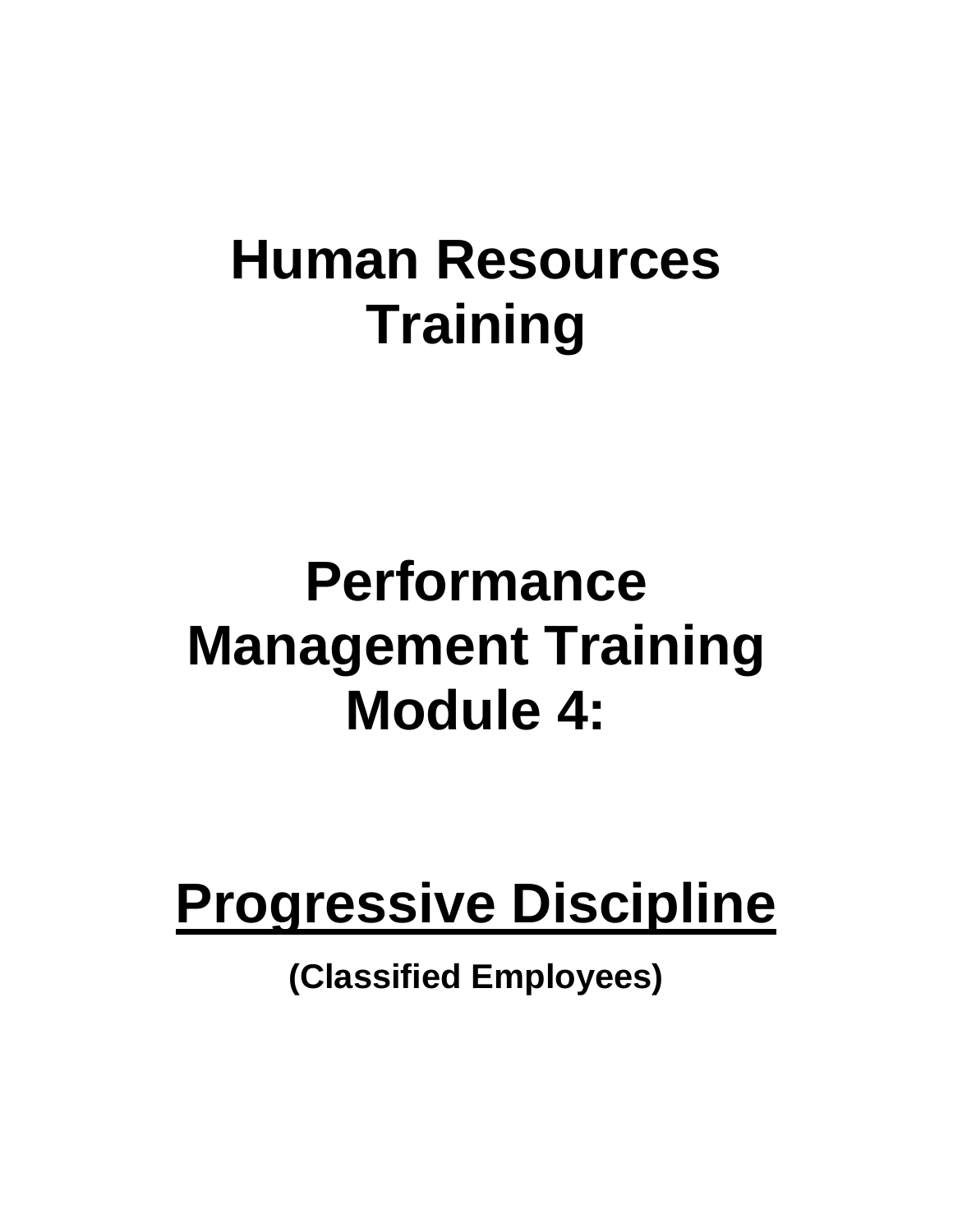# **Table of Contents**

| Avoid These Actions in an Investigatory Meeting 13 |  |
|----------------------------------------------------|--|
|                                                    |  |
|                                                    |  |
|                                                    |  |
|                                                    |  |
|                                                    |  |
|                                                    |  |
|                                                    |  |
|                                                    |  |
|                                                    |  |
|                                                    |  |
|                                                    |  |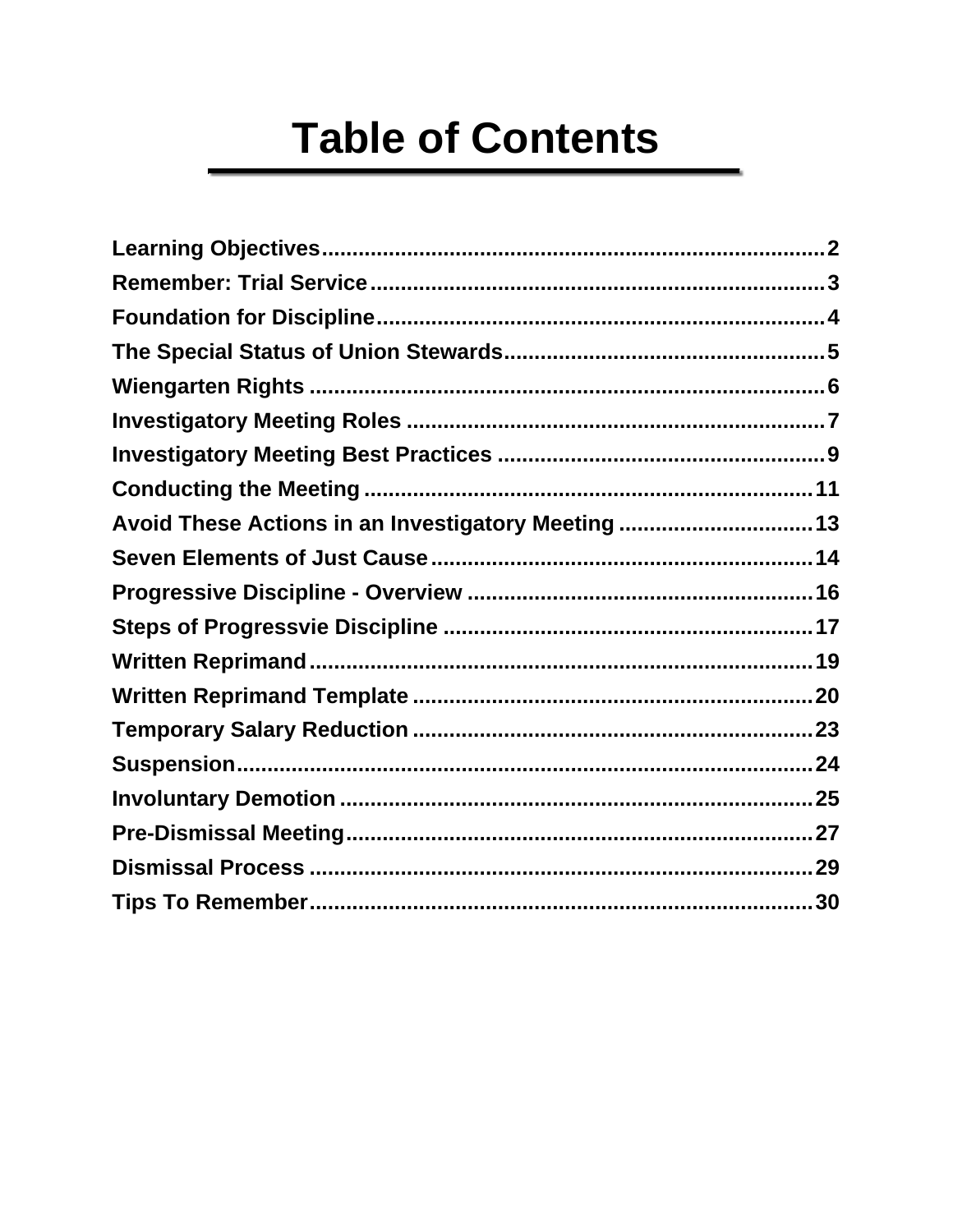<span id="page-2-0"></span>By the end of this session participants will be able to:

- Know the importance of having a solid foundation and documentation for a formal corrective action (discipline).
- Know the role of Union Stewards, Weingarten Rights, Fact-Finding meetings and Just Cause.
- Know the importance and best practices of investigatory meetings.
- Understand and utilize the steps of progressive discipline, and when and how to apply each step in working with Human Resources.

| Objectives                                                                                                                                                                                                                                                                                                                                                                                                                                                                                    |  |
|-----------------------------------------------------------------------------------------------------------------------------------------------------------------------------------------------------------------------------------------------------------------------------------------------------------------------------------------------------------------------------------------------------------------------------------------------------------------------------------------------|--|
| By the end of this module<br>participants will be able to:<br>○ Know the importance of having a<br>solid foundation and<br>documentation for a formal<br>corrective action.<br>o Know the role of Union<br>Stewards, Weingarten Rights,<br>Fact-Finding meetings and Just<br>Cause<br>○ Know the importance and best<br>practices of investigatory meetings.<br>o Understand and utilize the steps<br>of progressive discipline and<br>when and how to apply each<br>step in working with HR. |  |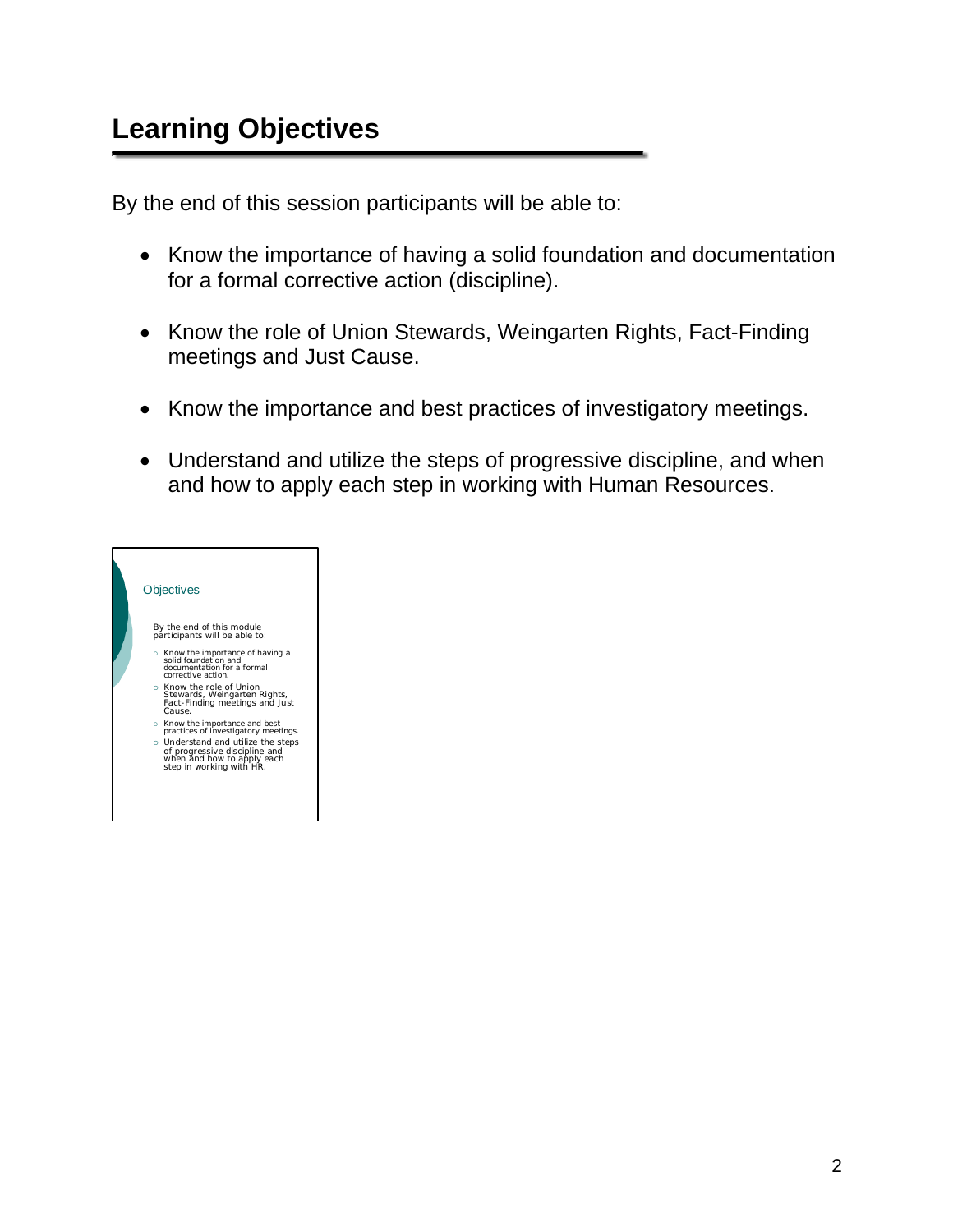## **Remember: Trial Service**

It is good at this point to reiterate the importance of Trial Service. For a new employee, whether a new hire or a promotion, progressive discipline and the possible union grievances they can generate, can be avoided if supervisors and manager employ due diligence during the Trial Service period.



A problematic employee still in Trial Service would not be subject to progressive discipline. If behavioral or performance problems are on-going and unresolved during Trial Service, where coaching and counseling has not been successful, the supervisor must determine if the employee merits continuance in the position or should be removed.

If the employee new to the job is just not able to meet expectations and performance standards despite the supervisor's best efforts, then removal

from trial service is the best course of action. Removal from trial service is not grievable or arbitrable under the SEIU Contract; it is considered a "no harm, no fault" removal.

However, if the problematic employee is allowed to complete their Trial Service period, and gains regular status, then the only way the supervisor can address unresolved and on-going behavioral or performance problems is through progressive discipline. It is much more expedient to address unresolved and on-going problems by removal from Trial Service, rather than through progressive discipline once the employee gains regular status.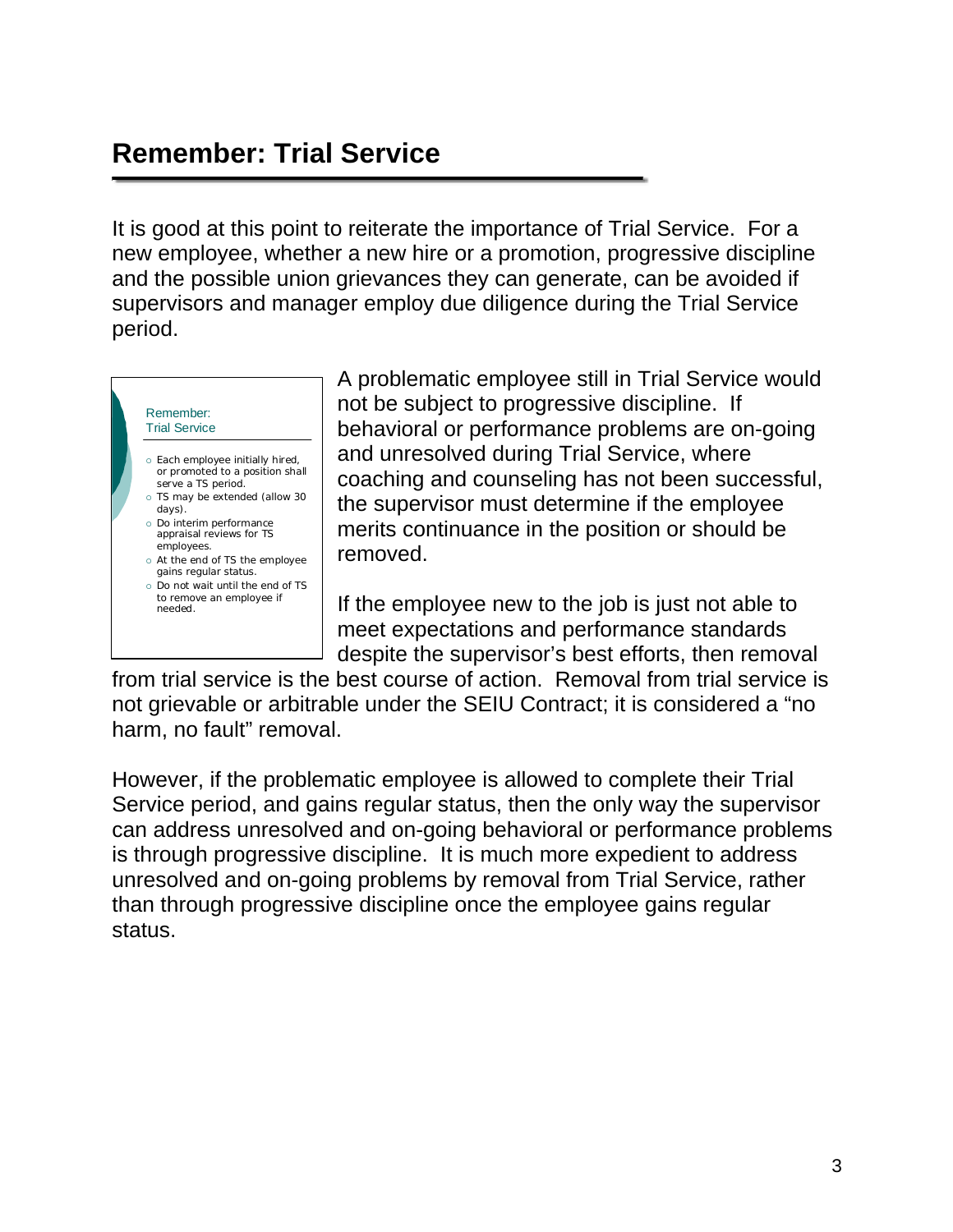## **Foundation for Discipline**

When a corrective action is needed for unacceptable behavior or job performance, a well documented record of the supervisor's performance management efforts are required if the action being considered is a disciplinary action. The supervisor must ensure that they have clearly documented their efforts to ensure that the employee knows and understands the requirements of their job.



- Expectations/Guidelines
- Training records
- Supervisor notes
- Letter of Expectations
- Employee Support Plans • Written Warnings
- The primary documentation which demonstrates that the employee knows and understands the duties and responsibilities of their job as an employee of WOU are:
	- Current Position Description: signed by the employee, the supervisor, and Appointing Authority.
	- Unit Workplace and Performance Expectations (Guidelines): signed signature sheet acknowledging the employee has received and had an opportunity to discuss.
- Training session/workshop records: record of training and workshops the employee attended relative to the specific issue.

Other documentation is also required to ensure the employee has been made aware ("put on notice") of the supervisor's concerns regarding his/her specific behaviors or job performance issue(s), and has discussed them with the employee. This can be in the form of Supervisor Notes containing dates and subjects of coaching and counseling discussions with the employee. It can also be in the form of informal written notifications such as Letters of Expectations (LOE's), Employee Support Plans, and Written Warnings. All of these documents are kept in the Supervisor's File to track the progress of employee's efforts to improve their behavior or job performance.

This documentation is required as the Foundation for implementing formal Progressive Discipline. **No Surprises.**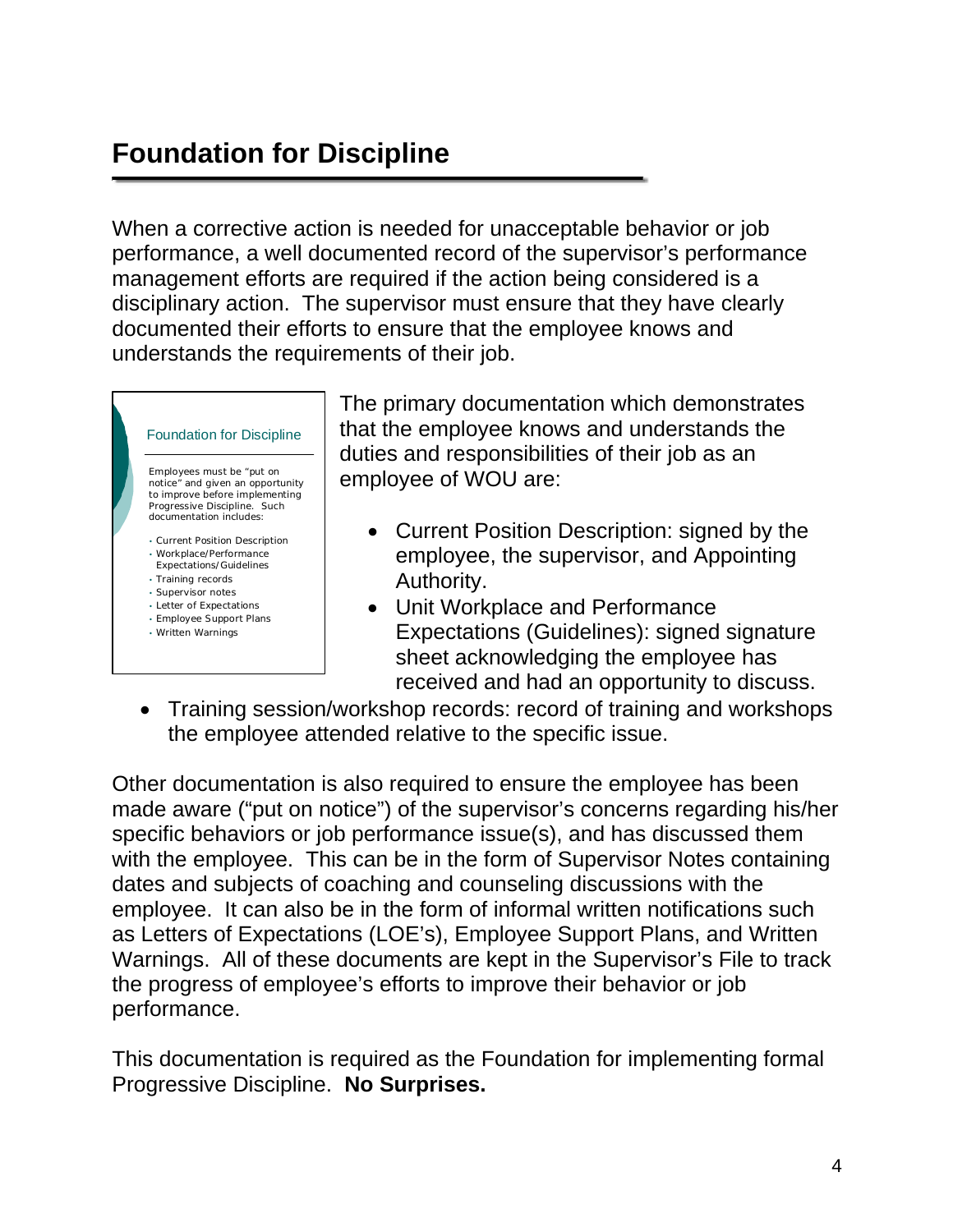## <span id="page-5-0"></span> **The Special Status of Union Stewards**

Under labor law, stewards and union officers have a protected legal status. When engaged in representational activities, stewards and union officers are considered to be equals with management. Three rules apply to stewards and union officers in recognition of their need to vigorously advocate when representing an employee:



#### **The Equality Rule:**

Allows a steward to raise a voice, gesture, challenge management's claim of truthfulness, threaten legal action or raise the possibility of group protests. The employer cannot label this behavior as insubordinate and impose discipline. This rule applies only when a steward acts in his/her representational capacity.

#### **The No-reprisal Rule:**

A steward cannot be punished or threatened with punishment because management considers his/her

grievance to be overly frequent, petty or offensively written. Reprisals against stewards are Unfair Labor Practices. An employer violates the Noreprisal Rule if it segregates a steward from other workers; deprives a steward of overtime or other benefits; or transfers a steward to a different job or shift, etc.

#### **The Same Standards Rule:**

Employers must apply the same standards to stewards as they do to other employees. Employers cannot say, "Of all people, you're supposed to know the rules," then impose discipline for failure to meet a higher standard. The only circumstance in which a steward may be held to a higher standard than a rank-and-file worker occurs when a no-strike clause imposes duties on union officials.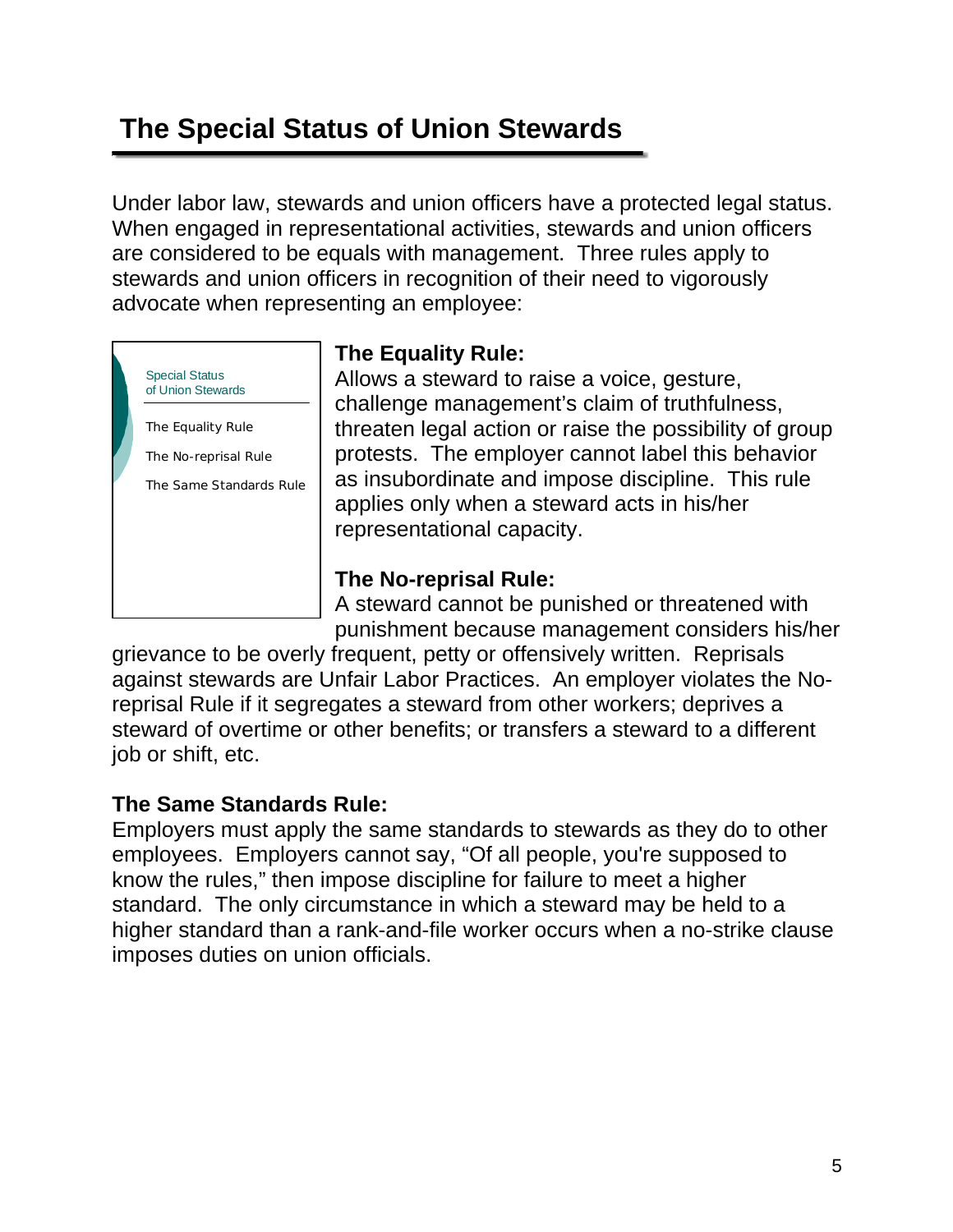## <span id="page-6-0"></span>**Weingarten Rights**

Weingarten Rights allow an employee to have union representation at an investigatory meeting, which the employee reasonably believes may result in discipline.



The union representative may inquire, *at the onset of the interview*, regarding the purpose, including inquiring about the general subject matter of the questioning to follow.

During the investigatory meeting, the union representative may ask clarifying questions *but may not counsel* an employee on how or whether to answer the employer's questions.

After the employer has completed asking questions of the employee, the union representative may ask

the employee questions designed to clarify previous answers or to elicit further relevant information.

Before the end of the meeting, the representative may suggest to the employer other witnesses to interview and may describe relevant practices, prior situations or mitigating factors that could have some bearing on the employer's deliberations concerning discipline.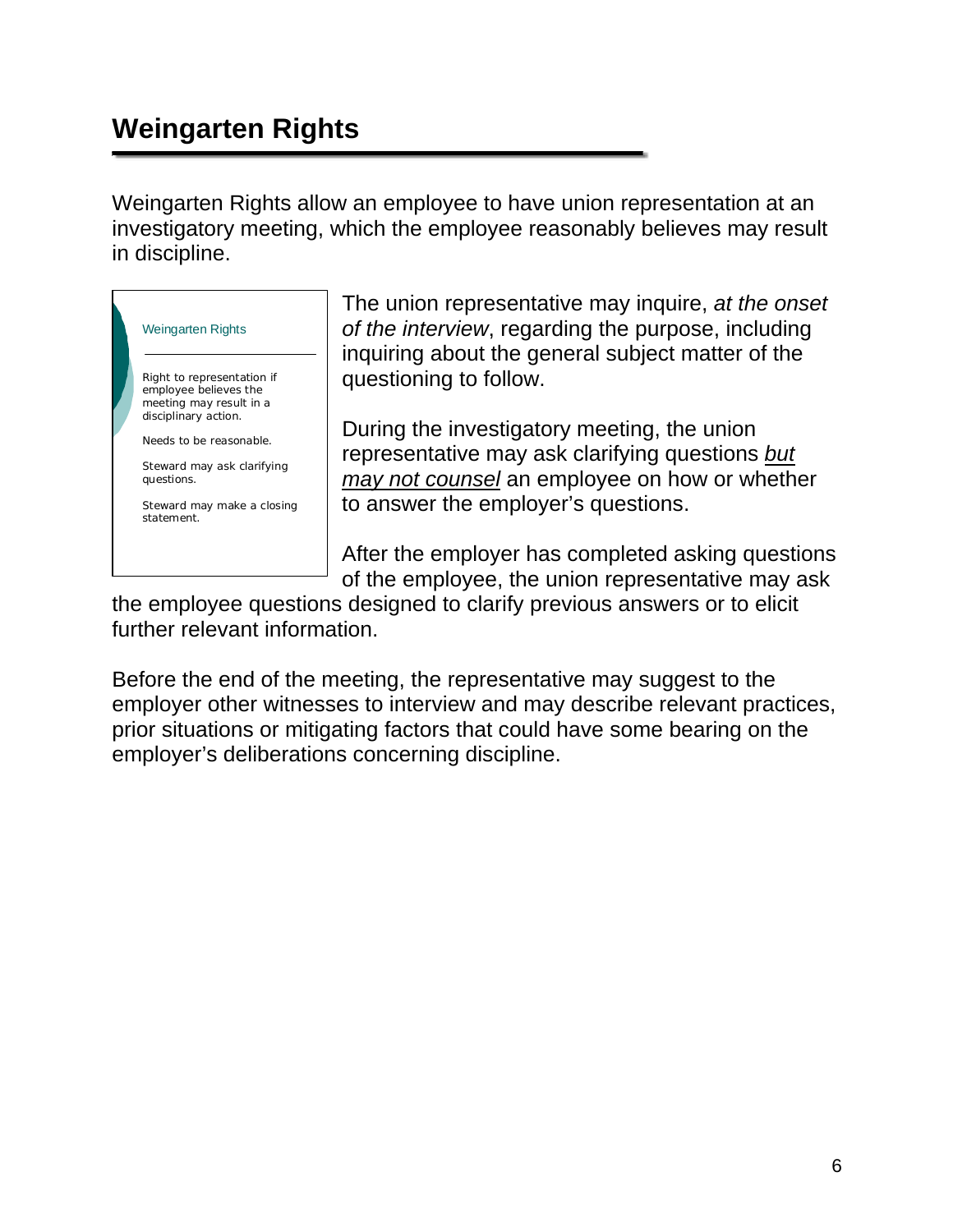## **Investigatory Meeting Roles**

If discipline is being contemplated you **must** conduct an investigatory meeting with the employee. Failure to do so may delay and/or prevent you from taking disciplinary action that is warranted. Each party plays an important role in the investigatory meeting.



#### *Human Resources' Role***:**

It is imperative the manager consult with the Human Resource (HR) Office early in the process where an issue has developed requiring an investigatory meeting that could lead to a disciplinary action. In preparing for and conducting all such investigatory meetings, HR provides support and assistance to the manager collaboratively defining the problem/issue, identifying/gathering relevant facts, the needed resolution, and what level of disciplinary action should be considered. This consultative and

collaborative approach will allow HR to provide maximum assistance in the resolution of the issue, and assure that if discipline is required, that all the requirements of due process and the current Union Contract are followed.

### *Manager's Role:*

This is your meeting as a manager. You called it. The purpose of the meeting is to investigate an issue, to get the employee's version and ask clarifying questions. You are there to seek information. You need to maintain control of the meeting. Keep the meetings low key. Role model respectful behavior. If a second manager or Human Resources staff is attending the meeting, agree on who will lead the meeting, asking questions, take notes, etc. prior to the start of the meeting. Either participant can ask the employee to repeat and/or clarify an answer.

### *Employee's Role:*

The employee is there to listen to and understand the area(s) of concern and respond to the specific facts (as you know them). This allows the employee to present his/her side; explaining circumstances and presenting mitigating facts.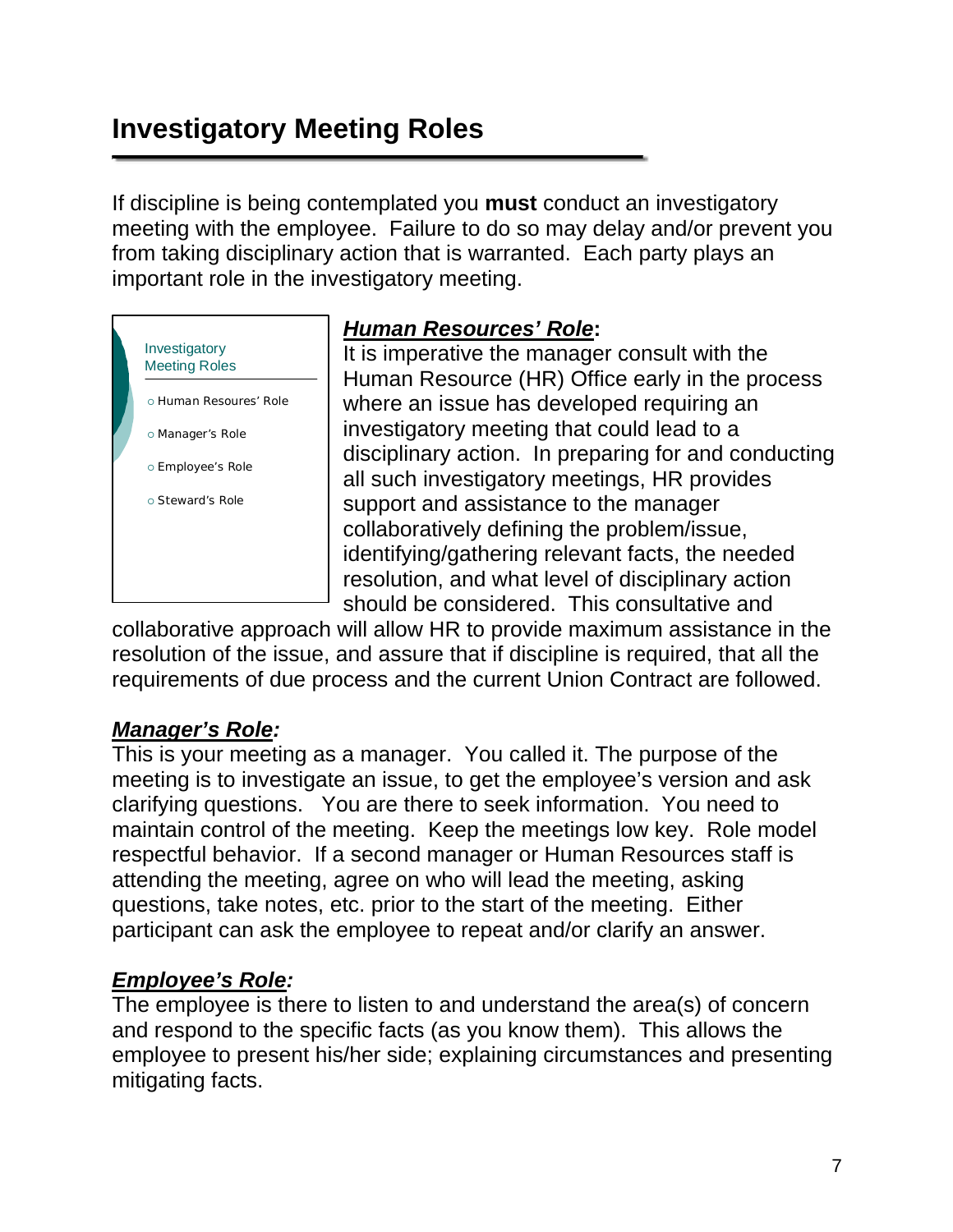#### *Steward's Role:*

The union steward is there to support and represent the employee. A Steward can only ask clarifying questions. They may not advise the employee how to answer or to not answer questions. They may not leave the room to have a "caucus" or speak in private. The representative may suggest to the employer other witnesses to interview and may describe relevant practices, prior situations or mitigating factors that could have some bearing on the employer's deliberations concerning discipline.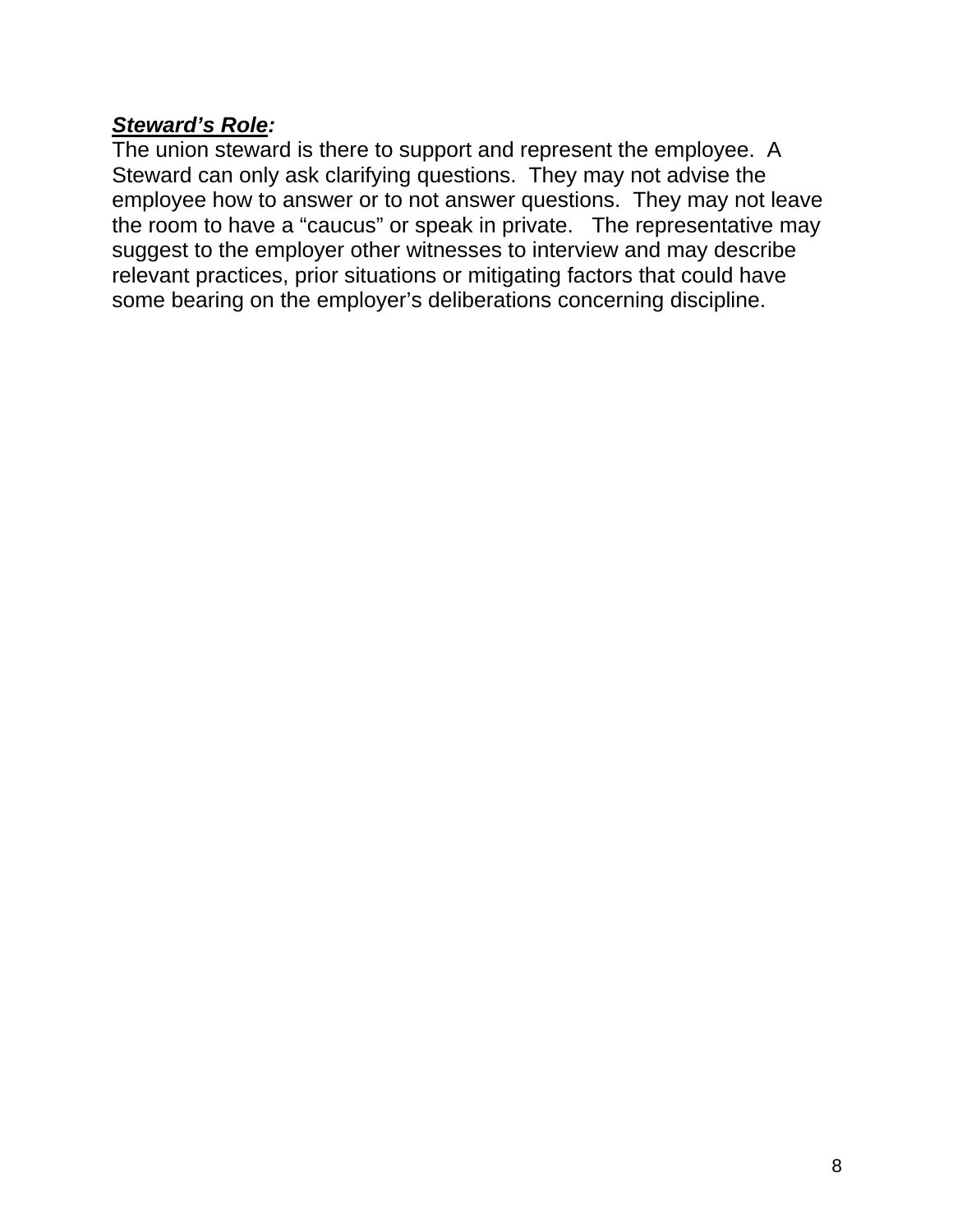## <span id="page-9-0"></span>**Investigatory Meeting Best Practices**



#### *Contact your Human Resource Office.*

#### *Schedule the meeting in advance.*  In a private setting, let the employee know the purpose of the meeting and that it is investigatory.

#### *Offer union representation.*

The employee has a right to have representation (Weingarten Rights). You need to allow enough time prior to the meeting for the employee to obtain union representation. If an employee declines representation **DO** get the decline in writing (e-mail OK). If an employee wants representation they need to use the nearest steward and make the arrangements. A union steward may represent an employee telephonically. We do not delay meetings so that an employee can use a specific steward nor do we pay steward's travel expenses. The steward must arrange with their supervisor to take time away from their job to represent the employee.

#### *Prepare for your investigative meeting in advance.*

Conduct preliminary interviews with witnesses, technical experts, etc. to gather pertinent facts. Get specifics – what happened, when, where, who witnessed, supporting documentation.

#### *Identify the time period(s) under investigation.*

Understand the time frame you are covering when investigating an issue or concern. When investigating a specific incident, identify the date (or as close as possible) of the incident. If prior corrective steps were taken (i.e. written or verbal coaching, LOE, written warning or formal discipline) and were unsuccessful – cover from the date the employee knew or should have known that improvement was needed to the date of the investigative (fact-finding) meeting. That is the only time that can be covered in supporting facts if formal discipline is being used.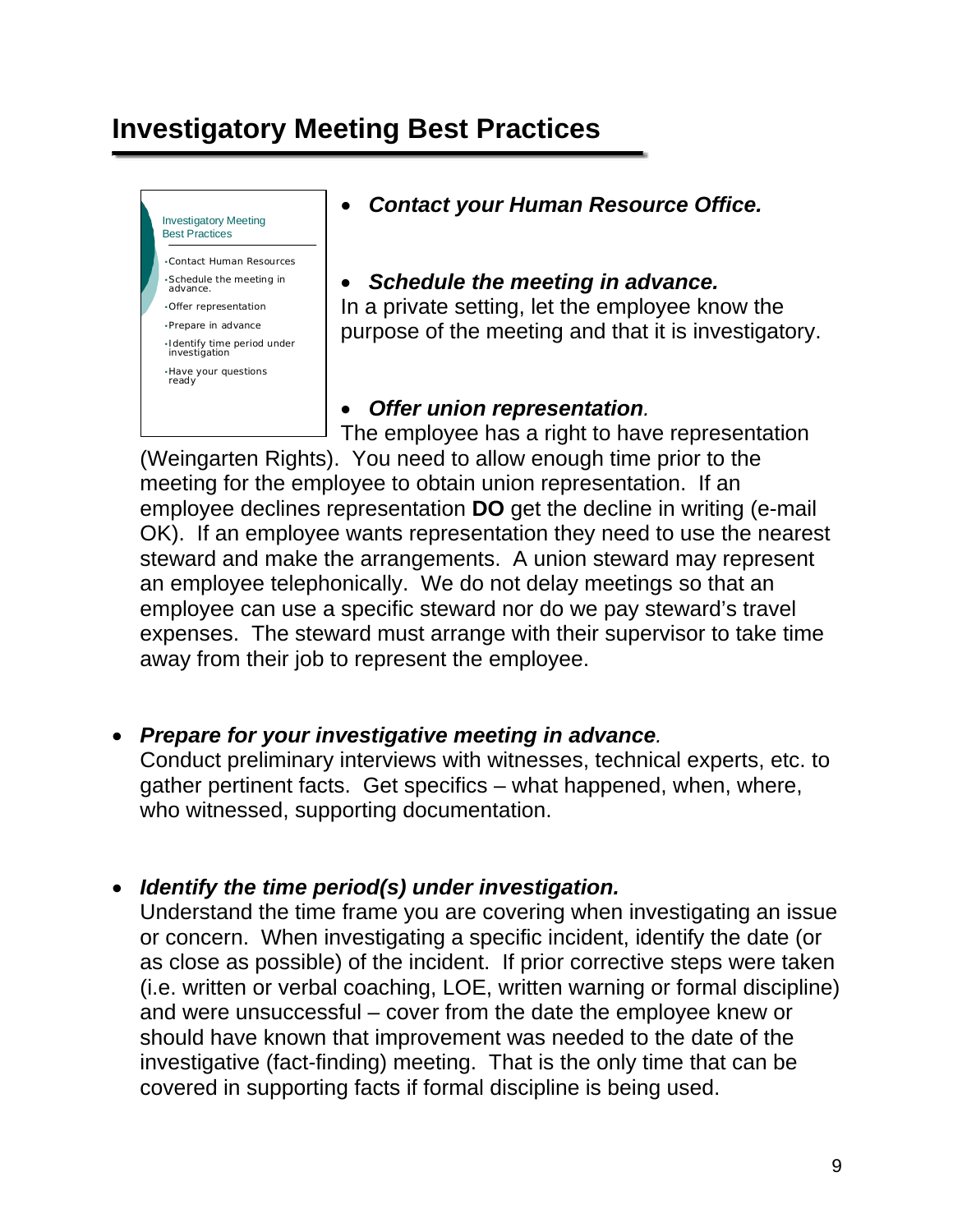#### *Have your questions prepared in advance.*

Or, identify the specific topics/incidents you want to address with enough information available to allow the employee to accurately respond. HR is available to help you if you need assistance.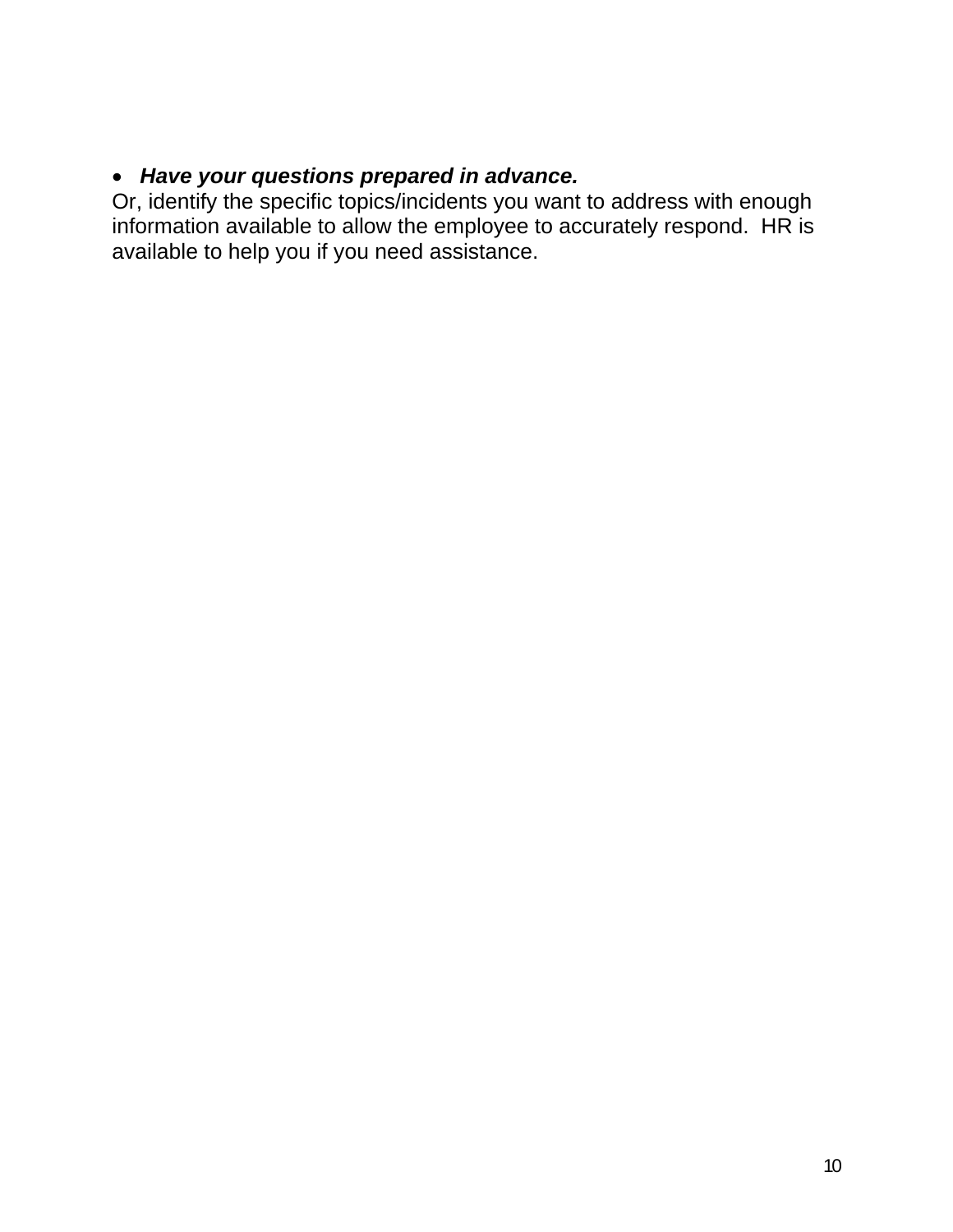## <span id="page-11-0"></span>**Conducting the Meeting**

#### Conducting the Meeting

- o Set ground rules.
- Describe the issue being discuss.
- Listen objectively to the employee's response.
- Ask open-ended "Big Picture" and follow-up clarifying questions.
- o Take notes.
- Close the Meeting.
- $\circ$  Meet with HR to finalize recommended action.

#### *Conduct the meeting by…*

- Setting simple ground rules at the start of the meeting such as *confidentiality*, the steward's role, the employee must answer the questions, no leaving the meeting to consult, etc.
- Disclosing enough specific information for the employee to be able to respond. This can include covering a brief history of actions previously taken to help the employee correct an issue and/or to confirm what the employee knew or should have known.
- Keeping an open mind. The intent of the meeting is to provide an opportunity for an employee to present his/her side of the story before deciding whether or not to take disciplinary action so that you can objectively evaluate the circumstances and determine whether disciplinary action is warranted.
- Asking open ended (big picture) questions. Examples:
	- Was there something that prevented you from/caused you to  $22$
	- If is there anything that is going to get in your way of being able to accomplish \_\_\_\_\_\_\_\_??
- Asking follow-up clarifying questions.
- Take notes.Have a second manager (or HR staff) in the room to take notes. You do not have to give the employee or the union representative a copy of your notes. They have the same opportunity you do to take notes for themselves.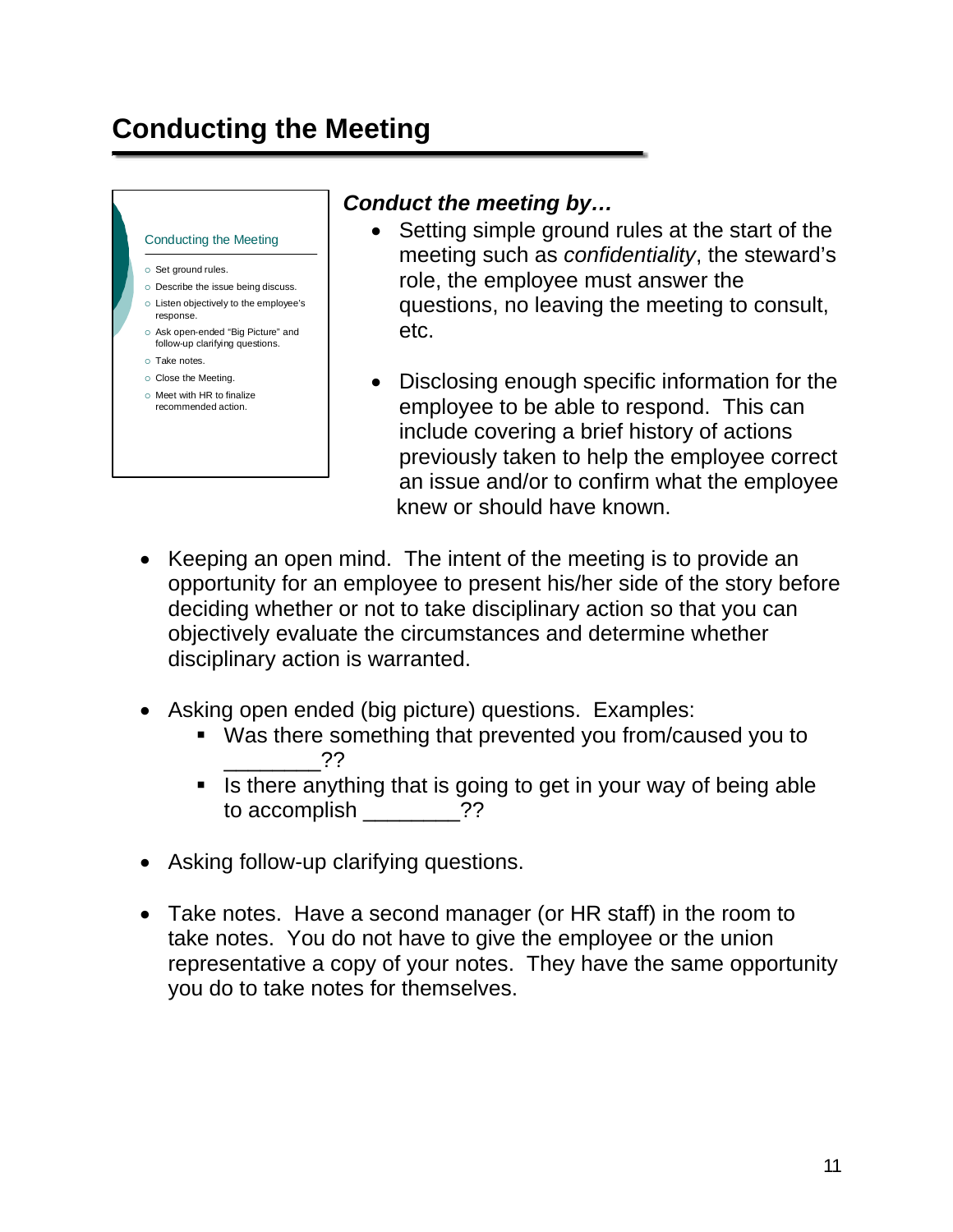#### *Close the meeting by…*

- Stating that you will take all of the information provided under consideration.
- If applicable, commit to any follow-up investigation steps identified as needed in the meeting.
- Identify an approximate time that the employee will hear back from you (set depending on what follow-up is needed, extent of actions being considered, etc.).
- And finally, remind all parties of the importance of confidentiality.

#### *After the meeting, meet with Human Resources…*

Considerations on how to proceed may involve review of past feedback and coaching, actions, progressive discipline, etc. that have taken place with the employee on related issues; how like concerns have been addressed, contract language and past practices.

Your HR Representative can help you with all of these considerations and recommend the best course of action for the circumstances being addressed.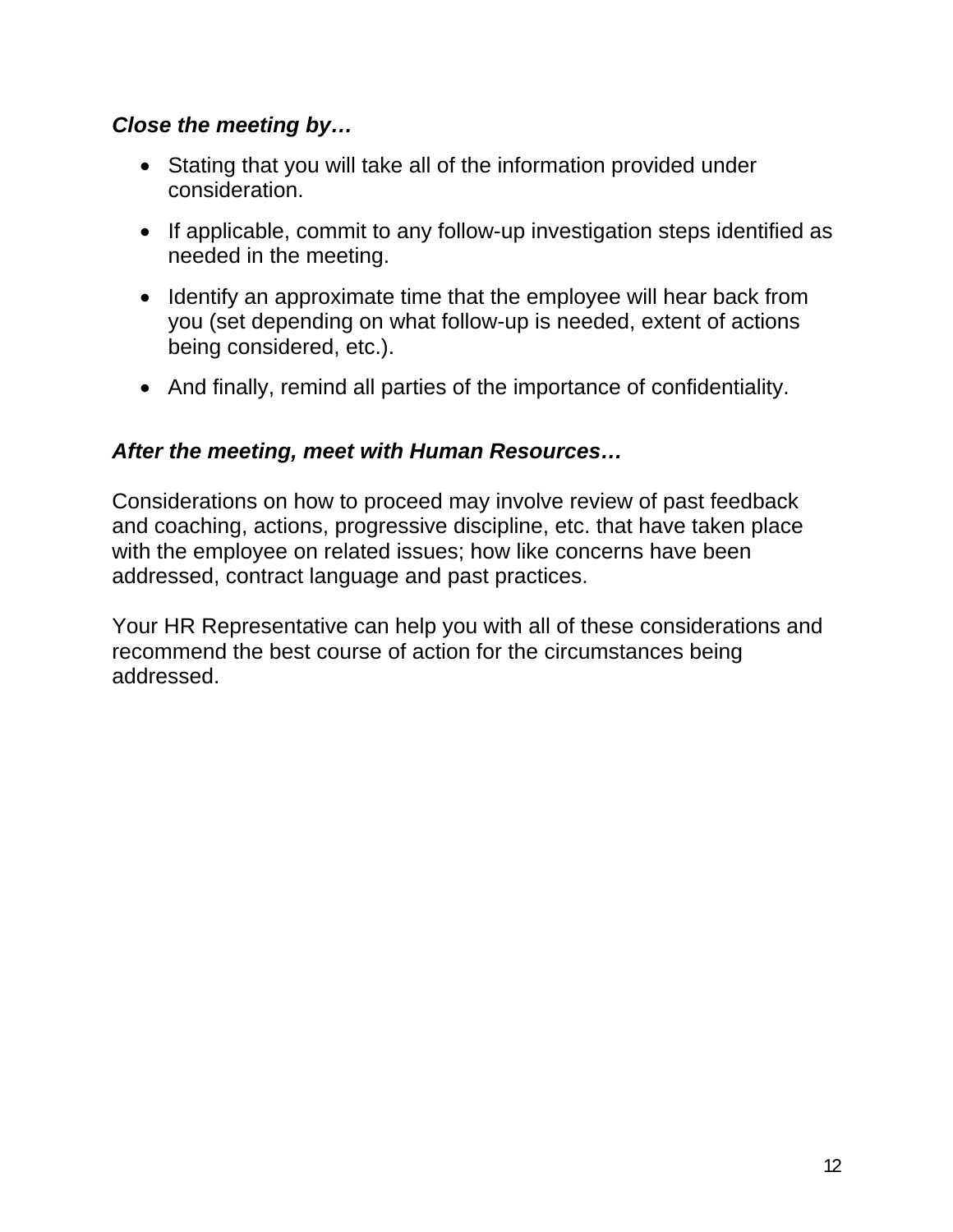## <span id="page-13-0"></span>**Avoid These Actions in an Investigatory Meeting**

Investigatory Meeting Practices to Avoid

No preliminary discussion

Do not come into the meeting with you mind made up

Do not ask closed questions

Do not allow recording

Do not commit to an action

Do not keep the employee in limbo

*Do not let the employee engage you in a preliminary discussion. When scheduling a meeting s*tick to the topics you plan to cover and if there is a potential for formal discipline as a result of the meeting.

#### *Do not make your decision to discipline before the meeting.*

Remember you are gathering information to determine if you need to proceed and how to do so. With this mindset you will be better able to listen to what the employee is telling you.

#### *Do not ask closed questions.*

If closed questions (those that can be answered by a yes or no) cannot be avoided follow them up with a "why" question or ask them to please explain their response.

#### *Do not allow recording.*

You have no control where that recording will end up. If on a limited basis recording the meeting is being considered, consult with your HR Representative. Also, all parties must agree to be recorded in person; however, it is permissible to record a phone conversation if only one party agrees.

#### *Do not close the meeting by committing to a specific level of discipline.*

Don't tell the employee what you have decided in the meeting. Take the information and go over it with your HR Representative and your supervisor. Take facts and mitigating circumstances into consideration before making your decision to discipline and at what level.

#### *Do not keep the employee in limbo.*

Make sure you get back to the employee either by meeting with them to present a disciplinary document or to tell them that there will be no discipline.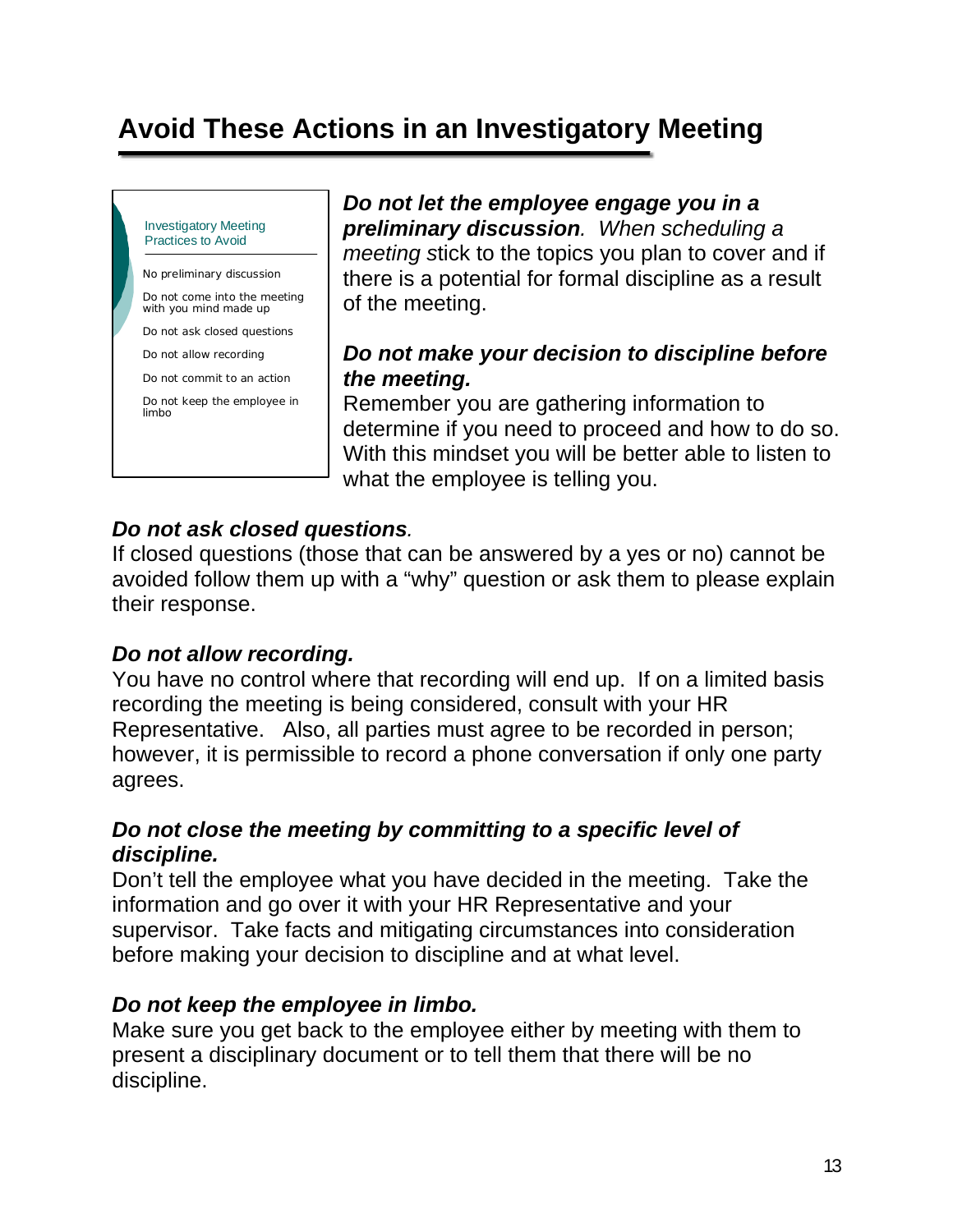## <span id="page-14-0"></span>**The Seven Elements of Just Cause**

The Seven Elements of Just Cause 1. Was the employee forewarned? 2. Was the rule involved related? 3. Was there an investigation? 4. Was it fair?

1. *Did employer forewarn employee of possible consequences of conduct?*

Are the rules about the type of conduct at issue? Are they oral or written? If oral, how would employee hear about them? If written, has employee been given access? Did employee say she/he knew about the rule? How would employee know about the rule? If there is no formal or informal rule, is the conduct the type that employees could still be expected to know was not permitted?

*2. Was rule or order involved reasonably related to orderly, efficient, and safe operation of business?* 

Why was the rule put in place? Does the rule protect others? Does the rule fairly give guidance to employee about how to act? Without the rule would employee be uncertain what to do?

3. *Before administering discipline did employer make effort to discover whether employee did, in fact, violate or disobey rule or order?*

Did anyone find out what happened? Who was the person? Is there a report? If no report, is there a reason that one was not drafted? Are their notes showing an investigation?

4. *Was employer's investigation conducted fairly and objectively?*

Are there any prior problems between investigator and employee that could be raised to question objectivity of investigator? Can any claim of bias be made based on the wording in the investigation report? Did investigator evidence anger or frustration during interview that could be raised to claim bias? Does the report cover the facts, both harmful and helpful, to the employee? Were all logical sources that could provide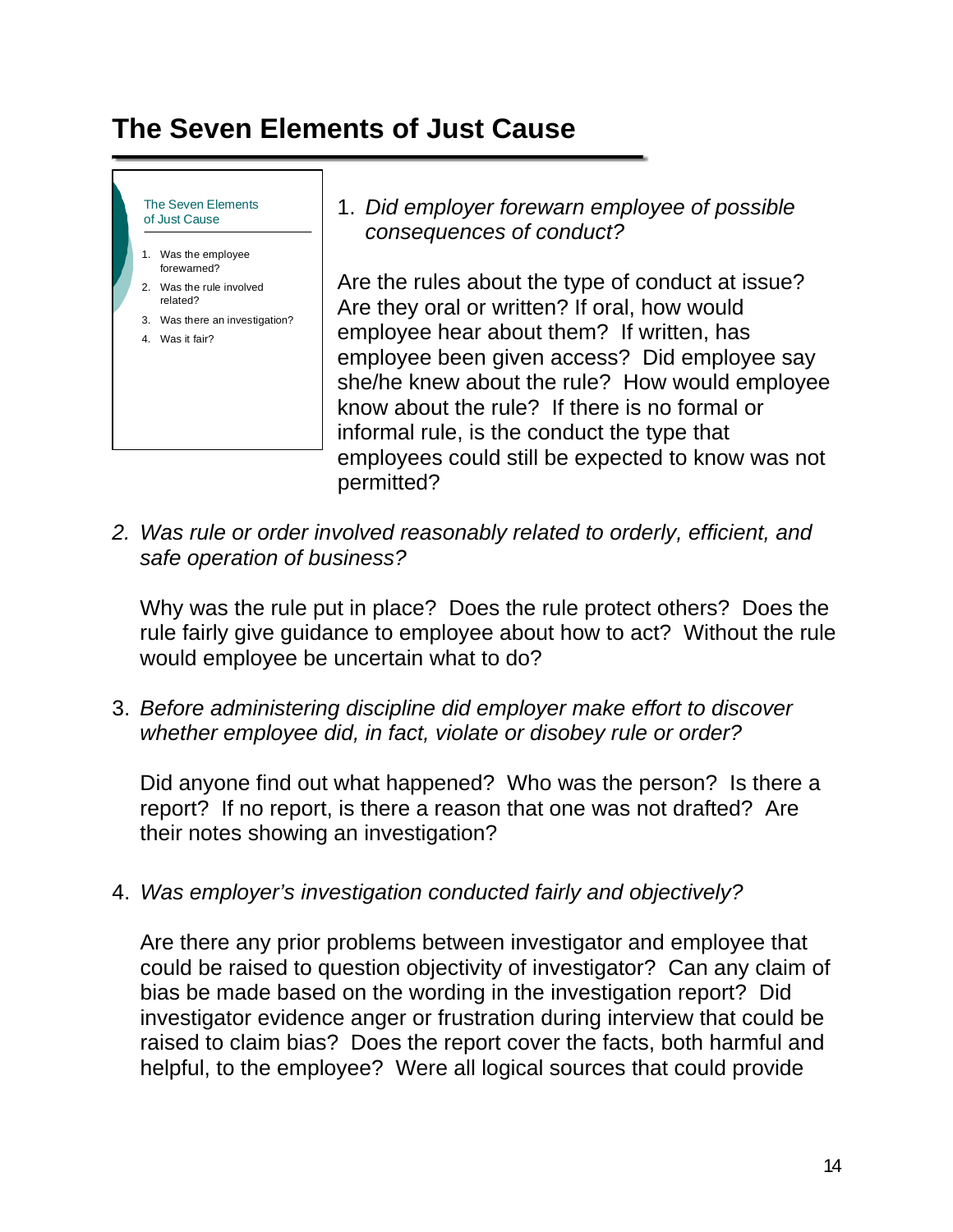information covered or does report leave questions in the mind of the reader about why other sources were not contacted?



5. *In investigation, did employer obtain sufficient evidence or proof that employee was guilty as charged?*

What did employee do? Any physical evidence to show what happened? Are there any witnesses that observed the conduct? Are the conclusions about what happened logical in light of the existing evidence? Is there "speculation: to fill in gaps in the evidence? Do the conclusions take into account all the evidence, even if some evidence is contrary to other evidence?

6. *Has employer applied its rules, orders, and penalties evenhandedly and without discrimination?*

Has this conduct, or similar conduct, happened before in this workplace? Was discipline imposed? At what level? Did the prior disciplines contain any explanation to support why they were given? If this is the first time this type of conduct has occurred, what factors make you want to impose discipline? Examples: (a) employee needs to understand not to do it again; (b) other employees would do the same if this employee allowed to; (c) past actions of employee show she/he needs to be put on notice; (d) the conduct has the potential to create great risk for the employer.

7. *Was degree of discipline reasonably related to seriousness of offense and employee's record?*

On a continuum, is it intrinsically unethical behavior on one extreme or a lapse in judgment on the other extreme? Has there been adverse publicity about the conduct? Would publicity about the conduct be detrimental to the public's view of the employer? Should employee have known better? Was conduct intentionally done or the result of poor judgment?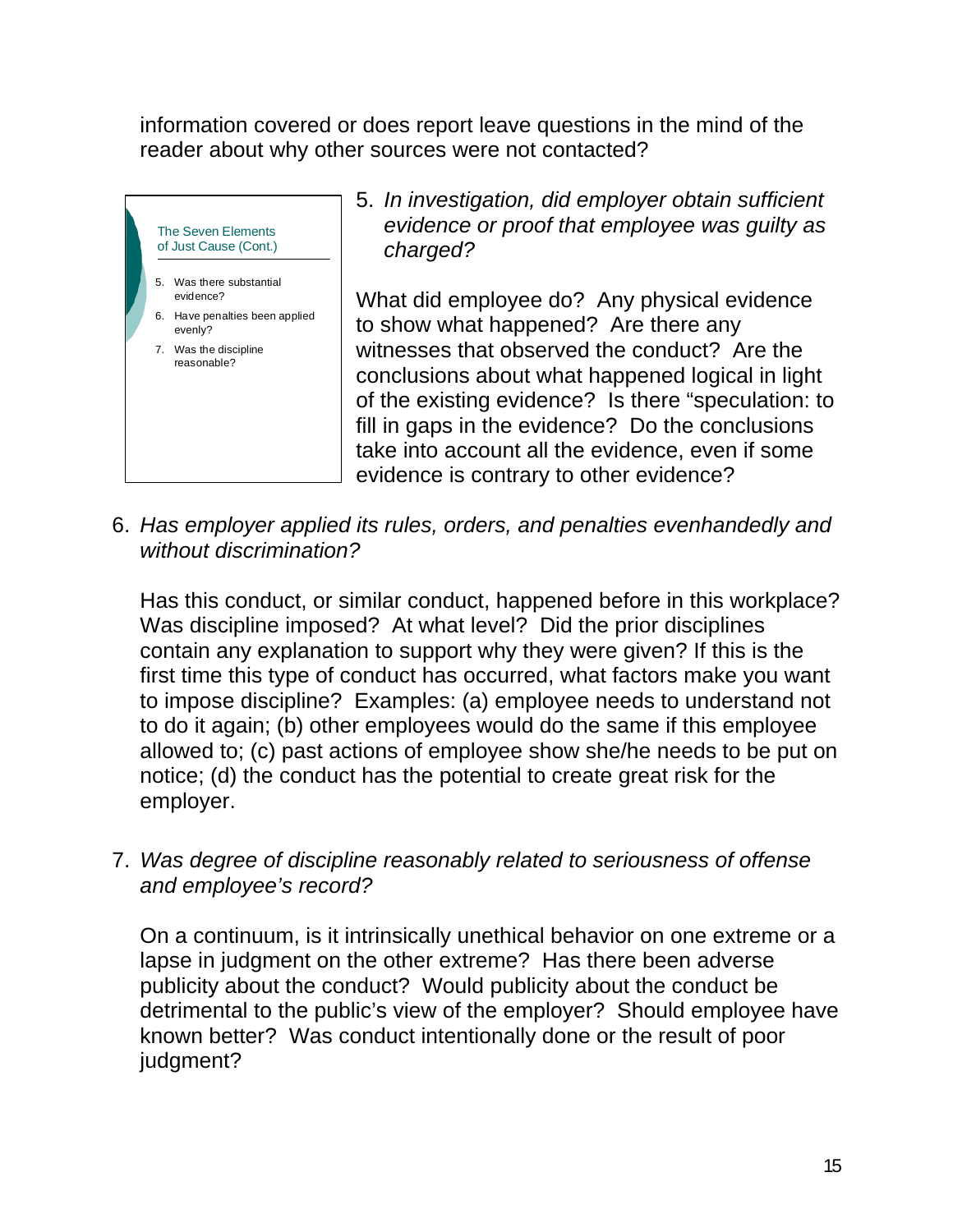## **Progressive Discipline - Overview**

Progressive Discipline **Overview** 

- Officially puts employee "On Notice."
- Imposes increasingly severe sanctions for repeated infractions.
- Is always used except for very serious incidences of misconduct.
- Timing in implementing further steps in progressive discipline for repeated infractions depends on the nature of the individual performance problem.

Discipline is designed to officially put an employee on notice that he/she must correct their behavior or face increasingly severe forms of discipline, and ultimately, dismissal. Progressive discipline means imposing increasingly severe sanctions for repeated infractions. It must be administered with genuine interest in helping the employee correct performance or behavior problem(s).

Except where dismissal is justified by very serious misconduct (for example: falsification of official documents, theft, physical abuse of coworkers,

overt harassment or substantial misuse of the employees official position), progressive discipline should be used, and is required by the SEIU Contract for classified employees (Article 17, "Discipline and Discharge".)

Depending on the circumstances, formal discipline may be a written reprimand or an economic sanction such as a temporary salary reduction. Repetition of the misconduct should result in a more severe economic sanction, which may be followed by demotion or dismissal if the conduct is repeated.

**If the problem is skill or knowledge-based** (for example, entering a set number of documents in a certain timeframe, processing a certain number service requests each day) the employee should be given reasonable opportunity at each step of the process to correct the deficiency.

**If the problem is behavioral** (for example, consistent tardiness, harassment, rude treatment of the public or students, etc.), there is no need to give the employee time to improve. You may require the employee to **immediately** cease and desist from engaging in the behavior. If the behavior is repeated, impose a more severe sanction.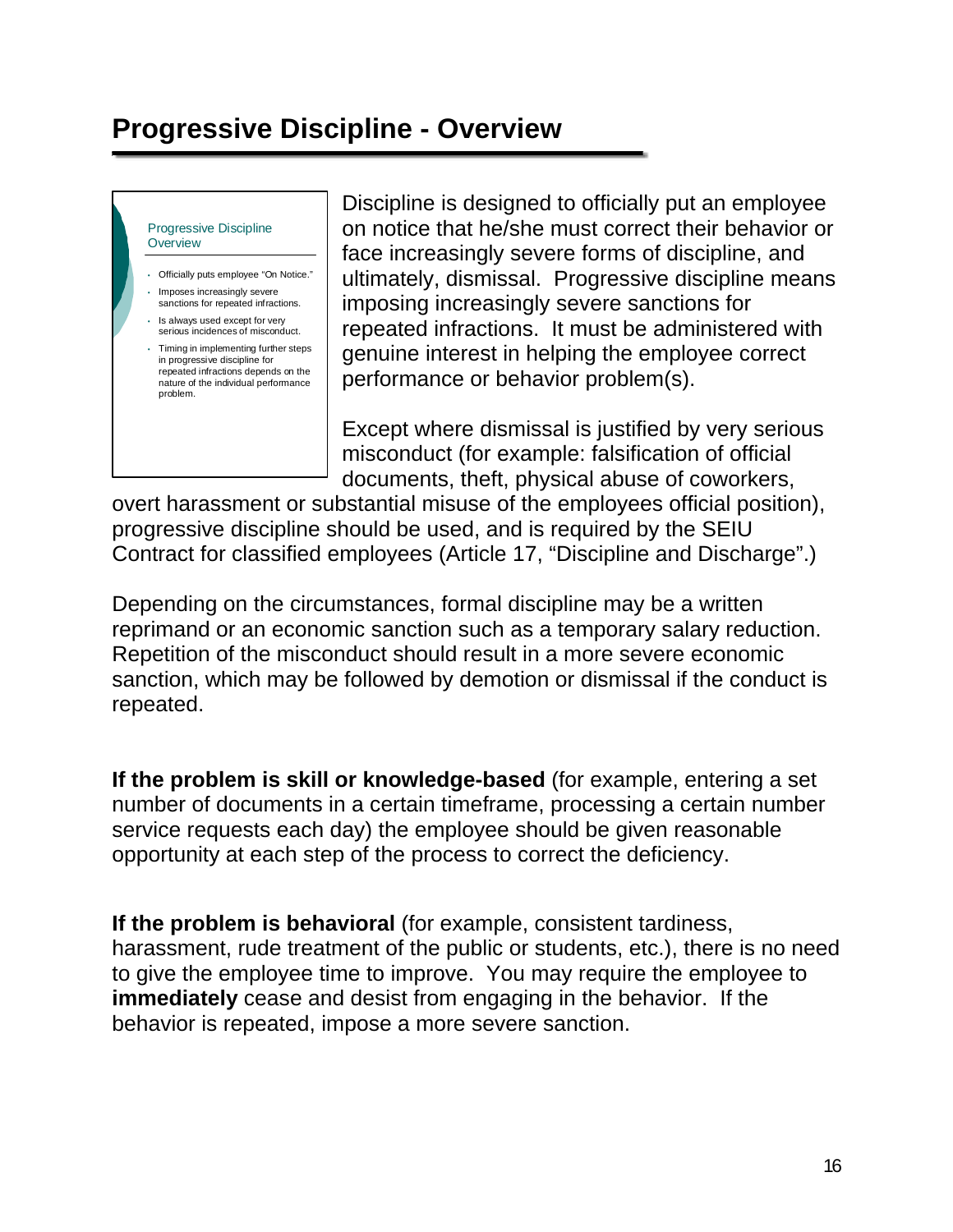## **Steps of Progressive Discipline**



| <b>Progressive Discipline Steps for Represented Employees</b> |                                              |  |  |
|---------------------------------------------------------------|----------------------------------------------|--|--|
| Step 1: Letter of Reprimand                                   |                                              |  |  |
| Step 2: Economic Sanction:                                    | a. Pay Reduction                             |  |  |
|                                                               | b. Suspension Without Pay                    |  |  |
|                                                               | c. Involuntary Demotion                      |  |  |
| Step 3: Pre-dismissal:                                        | a. Written Notice                            |  |  |
|                                                               | b. Meeting                                   |  |  |
| Step 4: Pre-dismissal Outcome:                                | a. Discipline Other Than<br><b>Dismissal</b> |  |  |
|                                                               | b. No Action                                 |  |  |
|                                                               | c. Last Chance Agreement                     |  |  |
|                                                               | d. Dismissal                                 |  |  |

**Types of Disciplinary Letters - Who Issues Them? When Should They Be Used?**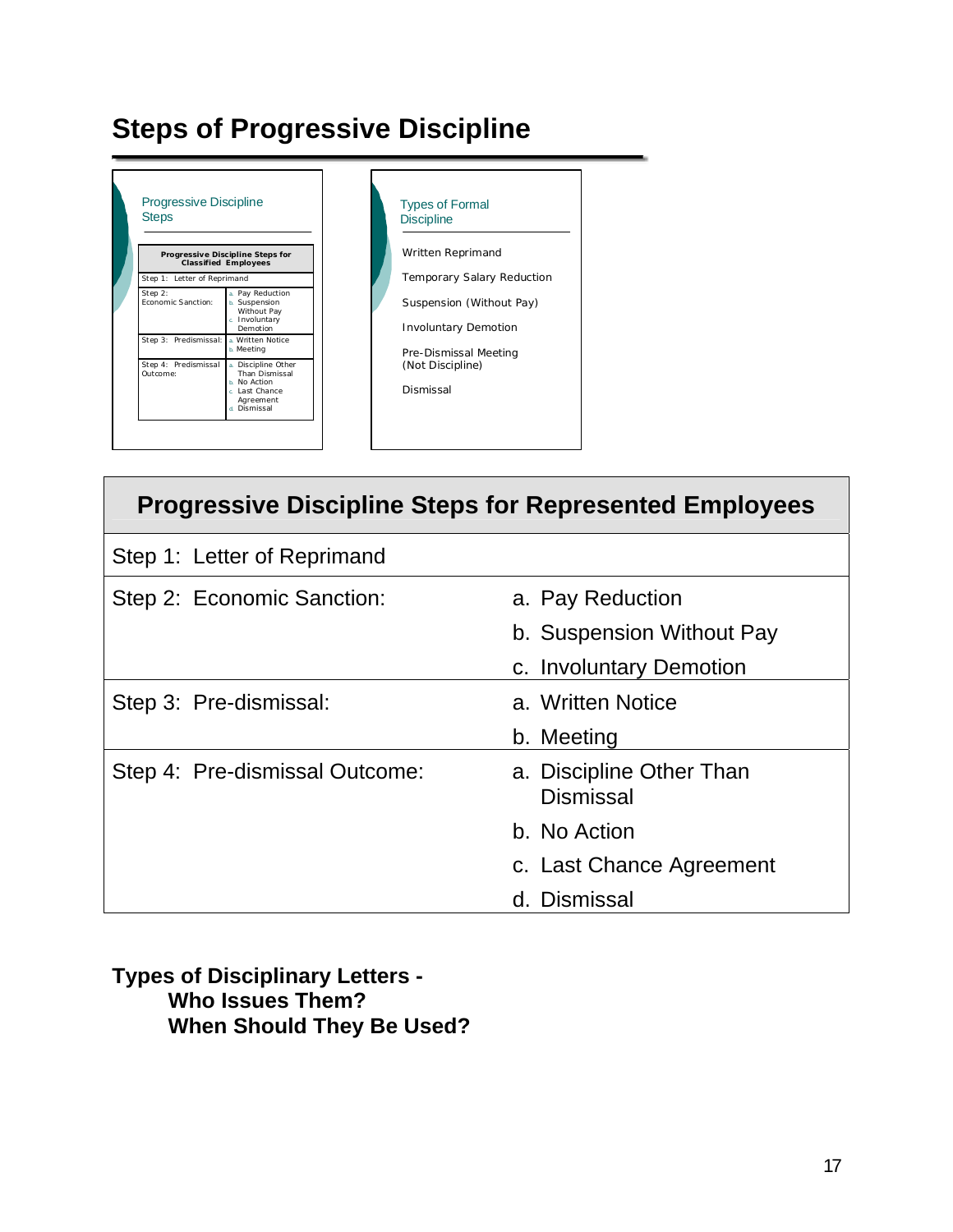There are generally five types of progressive discipline:

- Written reprimand;
- Temporary salary reduction;
- Suspension without pay (FLSA exempt);
- Demotion (if appropriate to the situation); and
- **•** Dismissal

To be progressive, and to be used effectively, each level or type of disciplinary action is built upon the previous disciplinary action for the same behavioral or performance deficiency.

*Remember:* Every case will have different circumstances and administrative authorities. There may also be circumstance where the progressive ordering of corrective disciplinary actions are not required. For example, a demotion is optional, not a required step; and it could be used earlier in the process if it were the best option for the situation.

### **A Reminder:**

Before any discipline is administered, managers and supervisors must objectively evaluate the circumstances and determine whether disciplinary action is warranted.

This means always gathering the facts and providing an opportunity for an employee to present his/her side of the story before deciding whether or not to take disciplinary action. Failure to do so may delay or prevent you from taking disciplinary action that is warranted.

*Employees who are represented must be given the right to union representation in the investigatory meeting when a disciplinary action is being considered.* 

*Always consult with Human Resources PRIOR to implementing any progressive disciplinary action.*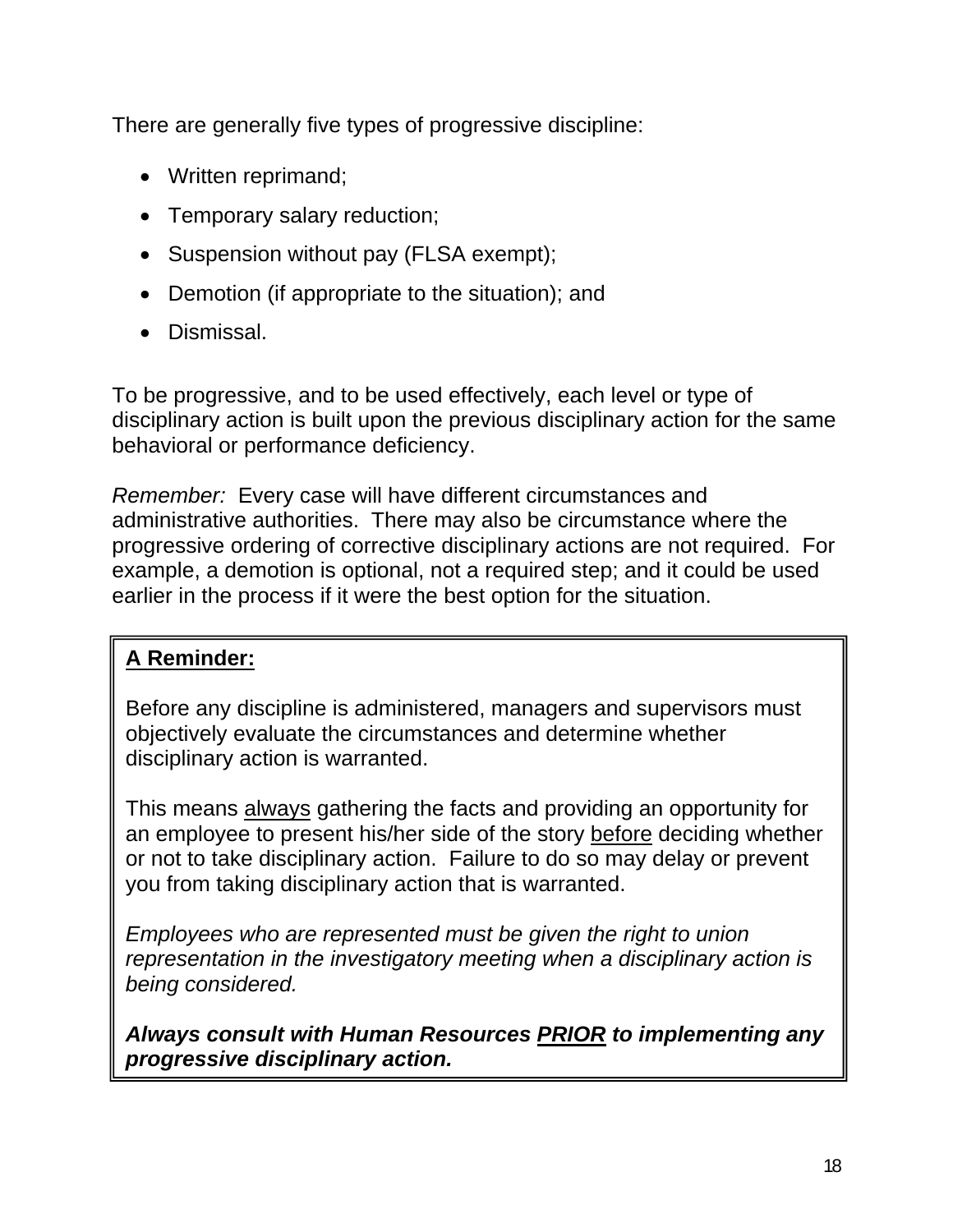## <span id="page-19-0"></span>**Written Reprimand**

#### Written Reprimand

- A written communication to the employee.
- Generally written by the employee's immediate supervisor.
- o Is given to the employee personally by the supervisor (or manager).
- $\circ$  Issued to employee as the first formal corrective action when informal coaching and counseling has not been successful.

#### *What is a Written Reprimand?*

A written reprimand is a written communication to the employee describing what the employee did that was wrong, why it was wrong, what management's specific expectations are regarding the employee's future performance, and the consequences of not meeting those expectations. A written reprimand is the only disciplinary action that does not result in a loss of pay.

#### *Who Issues a Written Reprimand?*

A written reprimand is generally written by the employee's immediate supervisor in close consultation with HR. It should be written in first person (from the supervisor to the employee) and does not require the signature of the appointing authority. When the reprimand is signed by the supervisor, the following should be given a copy and be listed as a "Cc." on the reprimand itself: Supervisor's Manager/Director, Union Steward, and Personnel File.

The reprimand must have the employee's signature and date, and include the following statement: Employee's signature confirms that the supervisor has discussed and given a copy of the material to the employee and that a copy will be placed in the employee's official personnel record. The signature does not indicate agreement or disagreement.

#### *How is a Written Reprimand Communicated to the Employee?*

The written notice is given to the employee **personally** by supervisor or manager. The union steward does not have the right to be present.

#### *When Should a Written Reprimand Be Given?*

In general, a written reprimand is appropriate when the employee has failed to heed a previous expectation and/or verbal or written warnings and the employee's conduct or action is not serious enough to warrant an economic sanction. A reprimand should **not** be given for repetition of conduct for which an employee has previously received a formal disciplinary action (i.e. an earlier formal written reprimand, temporary salary reduction or demotion); that would be the opposite direction of progressive discipline.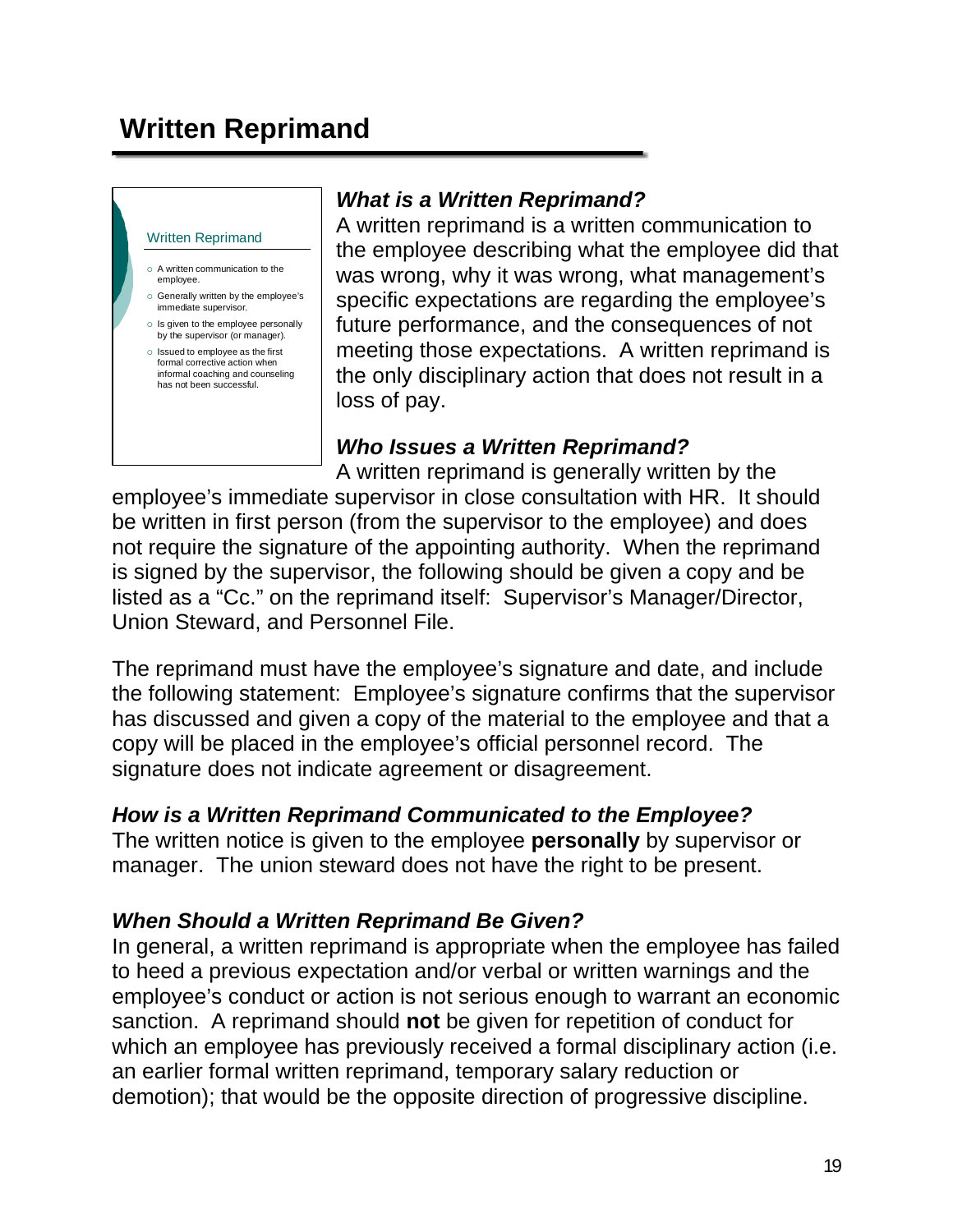## <span id="page-20-0"></span>**Written Reprimand Template**

**(use University Letterhead)** 

*(Date)*

*(Employee Name) (Employee Address) (City, State Zip)* 

Mr./Ms. XXXXX:

As a *Classification Name* (*Class #*), in position #**XXXXXX**, in the *Unit Name* of the *Section Name* at Western Oregon University (WOU), you are hereby notified of the following personnel action:

**ACTION:** Written Reprimand

**GROUNDS:** Just Cause

#### **BACKGROUND:**

*A brief employment history, training history (if applicable) and summarize informal steps taken so far (i.e. coaching meetings, date of LOE, date of verbal warning(s), date of Written Warning).* 

#### **INVESTIGATORY MEETING:**

*A brief summary of the meeting; date, attendees, discussion, etc.* 

#### **SUPPORTING FACTS:**

*List reason(s) for action. Be sure that you list only the facts as you know them; do not draw conclusions in this section. (The items listed here are the charges in support of the disciplinary action.)* 

#### **SUMMARY/CONCLUSION:**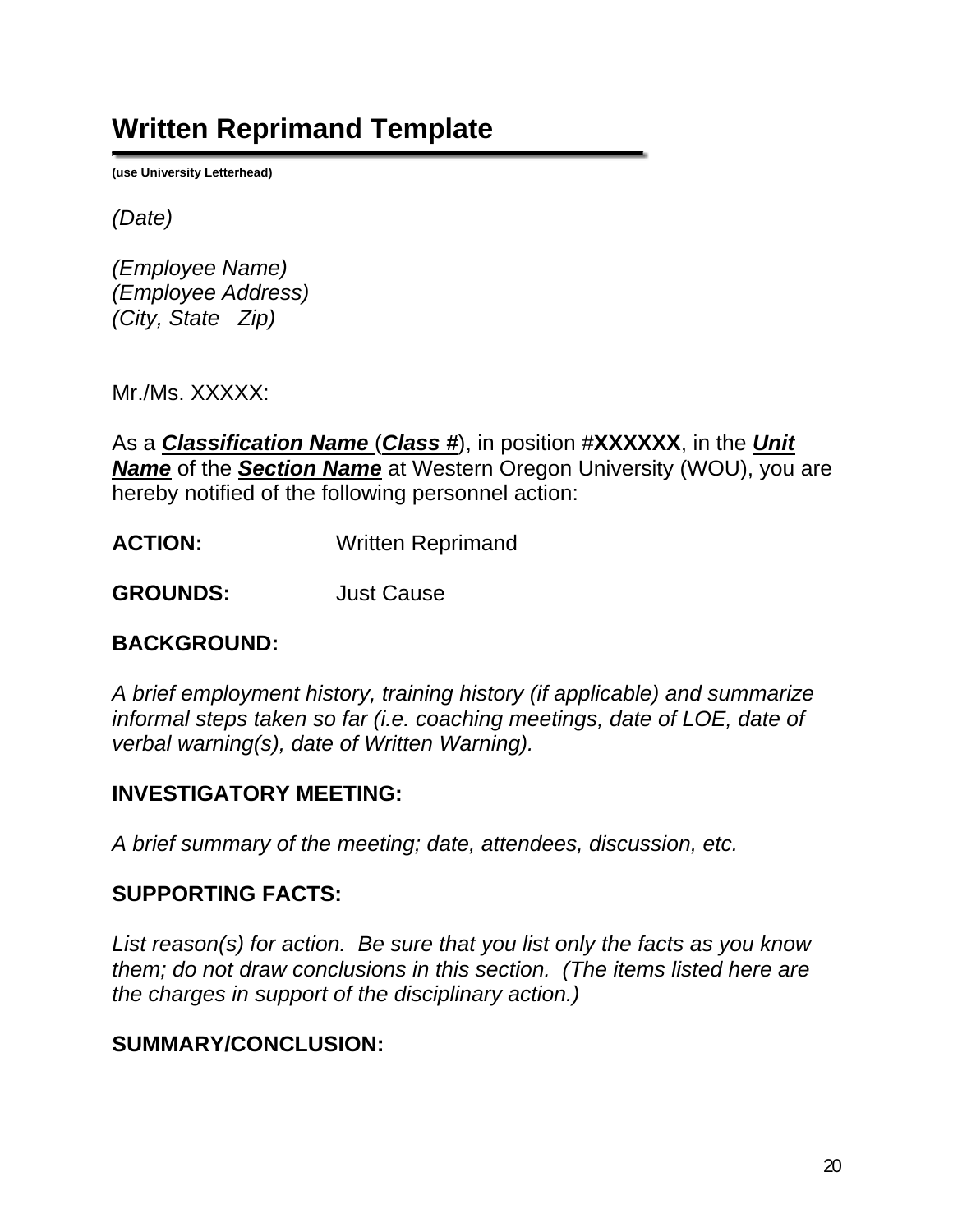*Here you list expectation(s), impact of poor performance, summarize your conclusions and include the specific jeopardy statement:* 

Please understand that you must immediately and permanently correct these performance deficiencies. Failure to correct these performance deficiencies as identified within Supporting Facts will result in further progressive discipline being implemented, up to and including dismissal.

### **APPEAL RIGHTS:**

*You need to include appropriate language covering the employee's right to appeal under the current SEIU Contract. Insert the following Appeal Rights language:* 

As a formal disciplinary action, a copy of this Written Reprimand will be placed in your official personnel file. If you choose to contest this action you have the right to be represented by the SEIU Local 503, OPEU and SEIU must file an appeal within thirty (30) calendar days from the effective date of this action in accordance with Article 18,Grievance and Arbitration Procedure, of the current Collective Bargaining Agreement. If you choose to contest this action, you should contact SEIU Chief Steward (*Name*); his WOU telephone number is (503) 838-*XXXX*.

If outside issues are negatively impacting your ability to perform your duties in a positive and successful manner, the Employee Assistance Program (EAP) is available to you. It is an employer provided benefit. It is confidential, and appointments can be scheduled at your convenience. I have included a brochure for your reference.

Respectfully,

*Supervisor's Name and Title* 

Cc: Manager/Director Union Steward of Record Employee File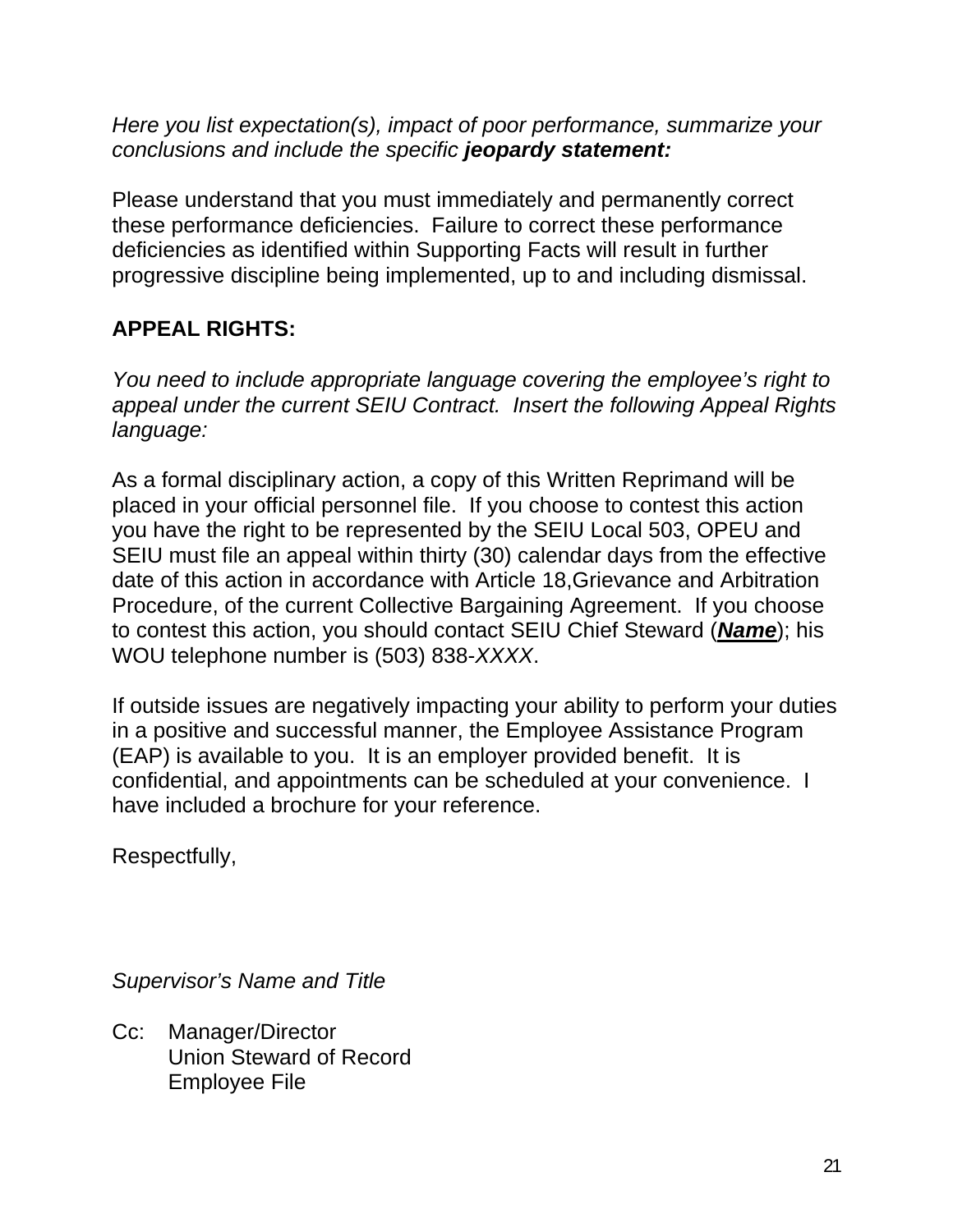The employee's signature confirms only that the supervisor has discussed and given a copy of the material to the employee. The employee's signature does not indicate agreement or disagreement with the contents of this material.

\_\_\_\_\_\_\_\_\_\_\_\_\_\_\_\_\_\_\_\_\_\_\_\_\_\_\_\_\_\_\_\_\_ \_\_\_\_\_\_\_\_\_\_\_\_\_\_\_

Employee signature Date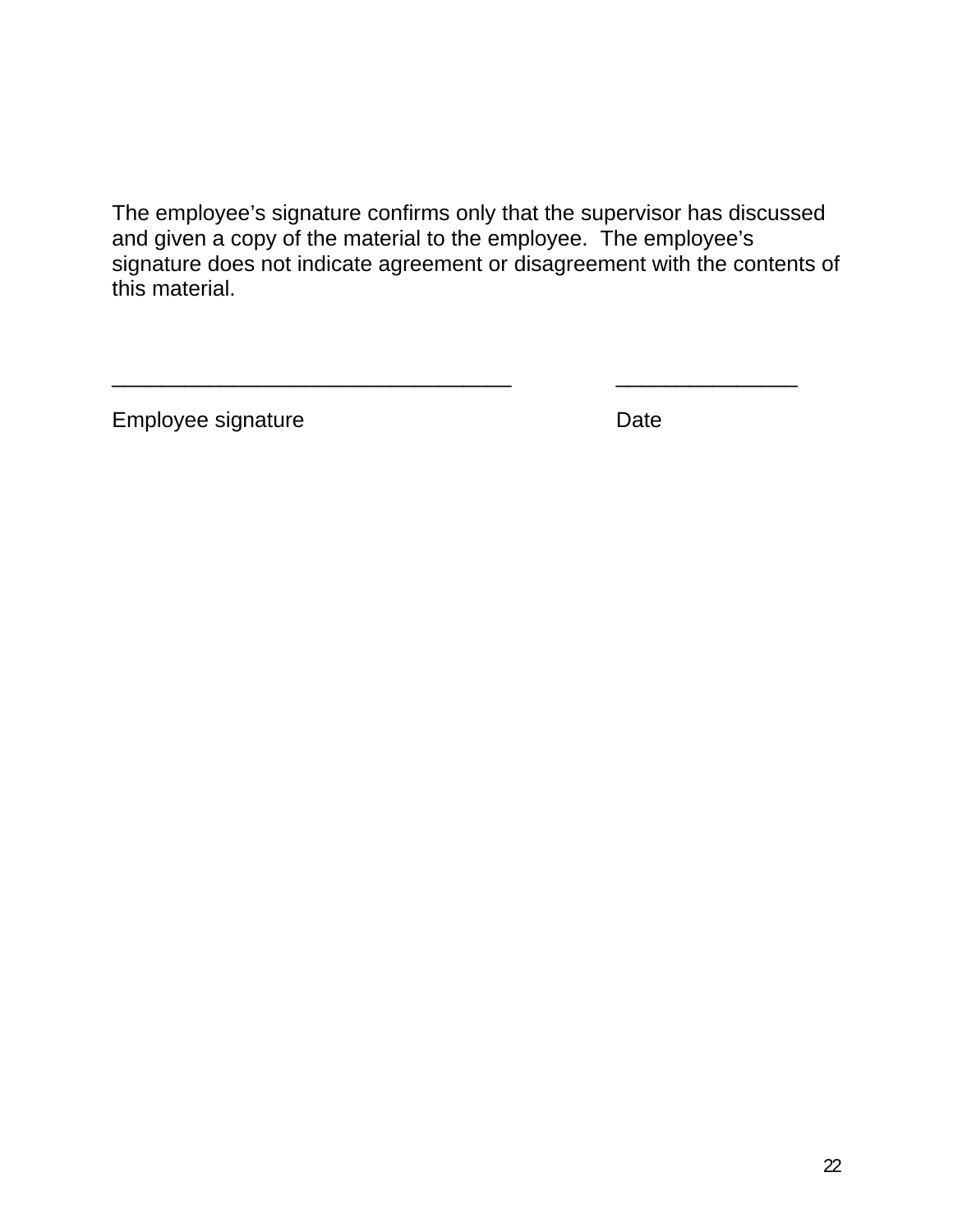## <span id="page-23-0"></span>**Temporary Salary Reduction**

Temporary Salary Reduction

- $\circ$  Is a decrease in pay for a specified period of time.
- $\circ$  Is imposed in one or two full-step increments for one or two months.
- $\circ$  Must be written and issued by the Appointing Authority. (For WOU, it
- is the HR Director.)  $\circ$  Is given to the employee personally by the supervisor (or manager).
- $\circ$  Is issued to the employee as the next appropriate step to take after an employee has failed to heed a Written Reprimand.

#### *What is a Temporary Salary Reduction?*

A temporary salary reduction is a decrease in pay for a specified period of time. As a matter of practice, temporary salary reductions are imposed in full-step increments for one or more months (for example, a one-step, one-month reduction; a twostep, one-month reduction; a two-step, two-month reduction).

## *Who Issues a Temporary Salary Reduction?*

A temporary salary reduction must be written and issued by the appointing authority.

#### *How is a Salary Reduction Communicated to the Employee?*

The written notice is given to the employee *personally* by supervisor or manager. The union steward does not have the right to be present.

#### *When Should a Temporary Salary Reduction Be Used?*

A temporary salary reduction is an appropriate step to take after an employee has failed to heed a written reprimand. They are particularly appropriate for performance-related deficiencies in which you are attempting to improve the quality and/or quantity of work the employee performs. There are limited occasions when an employee's behavior is so egregious that a salary reduction is warranted in lieu of a written reprimand and a dismissal action is determined too severe for the situation.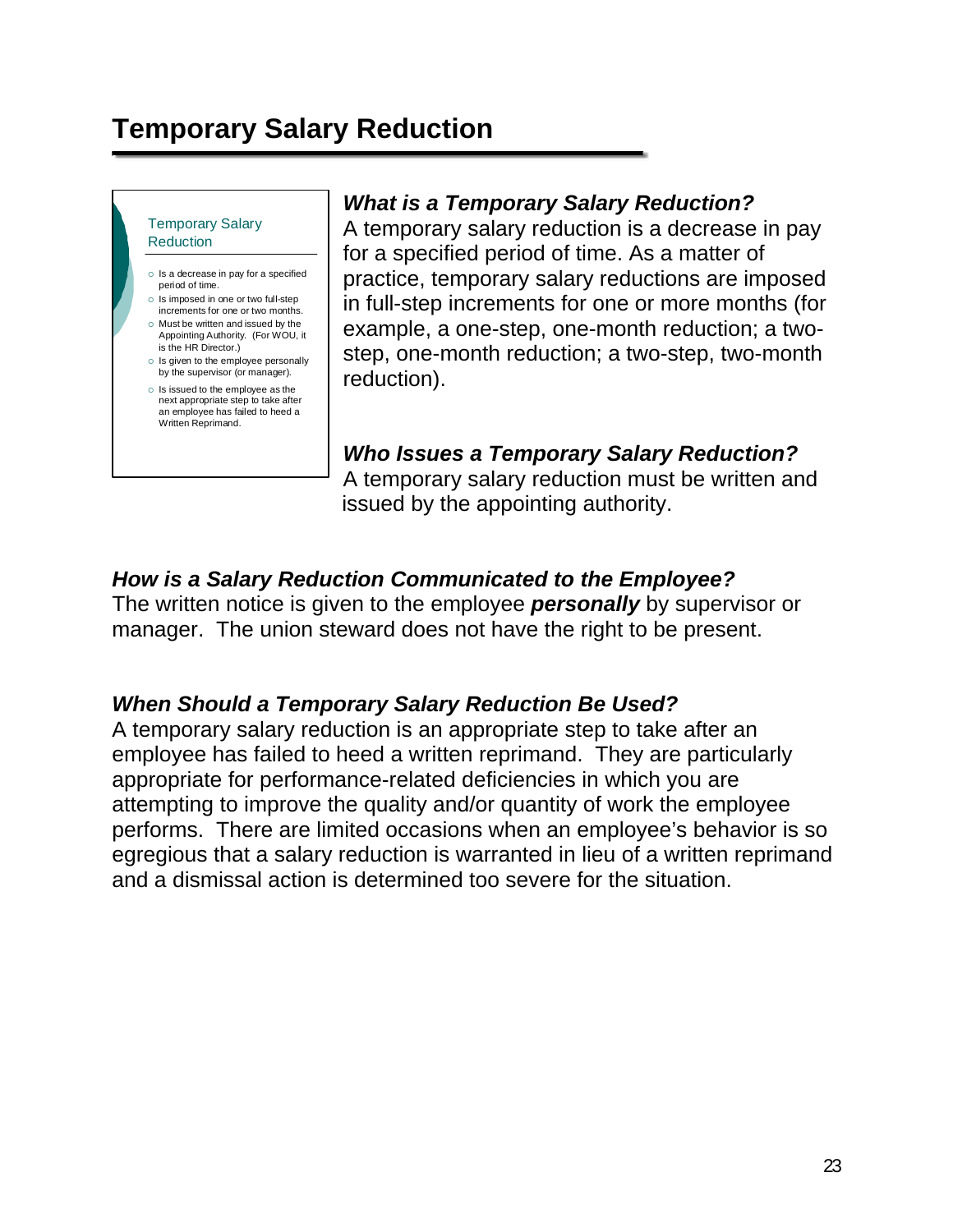## <span id="page-24-0"></span>**Suspension**



#### Is a cease of work mandated for a specified period of time on a Without Pay basis.

- Must be written and issued by the Appointing Authority.
- Is given to the employee personally by the supervisor (or manager), OR is mailed to the employee via certified mail.
- Is issued as an appropriate step to take after the employee had failed to heed a lesser disciplinary action or their behavior is so egregious that a lesser action is not appropriate.
- Generally used for behavioral and/or judgement deficiencies, and not for performance-related deficiencies.

#### *What is a Suspension?*

A suspension is a cease of work mandated for a specified period of time on a without pay basis.

#### *Who Issues a Suspension?*

A suspension must be written and issued by the appointing authority.

#### *How is a Suspension Communicated to the Employee?*

The written notice is given to the employee *personally* by supervisor or manager OR mailed to the employee via certified mail. The union steward does not have the right to be present.

#### *When Should a Suspension Be Used?*

A suspension is an appropriate step to take after an employee has failed to heed a lesser disciplinary action or the employee's behavior is so egregious that a lesser action is not appropriate. They are particularly appropriate for addressing behavioral and/or judgment deficiencies and/or when an economic sanction is warranted, but not possible due to the employee's current salary level. Generally suspensions are not considered for performance-related deficiencies in which you are attempting to improve the quality and/or quantity of work the employee performs.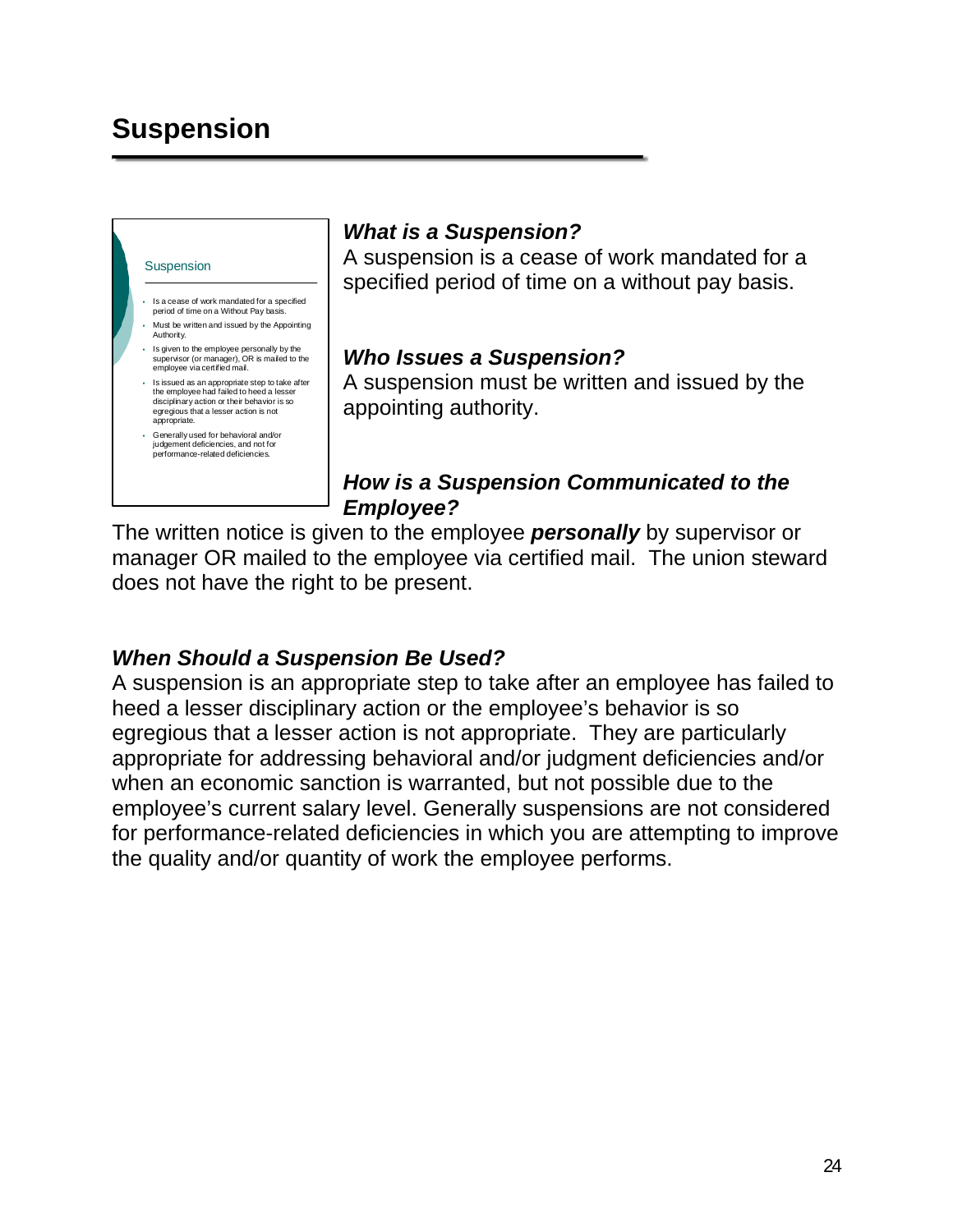<span id="page-25-0"></span>

#### Is moving an employee for disciplinary reasons from their position in one class to a position in another class having a lower .<br>salary range.

- Must be issued by the Appointing Authority.
- Written notice is given the to employee personally by the supervisor or manager.
- Is imposed only after lesser disciplinary actions have failed, and there is reason to believe that the employee will perform successfully in the lower classification. Generally not used for behavior related

deficiencies.

#### *What Is an Involuntary Demotion?*

A demotion is the movement of an employee for disciplinary reasons from a position in one class to a position in another class having a lower salary range. When a represented employee is demoted, the salary will be determined based upon the applicable union contract. The employee's salary eligibility date is not affected.

*Who Issues an Involuntary Demotion?* A demotion must be issued by the appointing authority.

#### *How is the Notice of Involuntary Demotion Communicated to the Employee?*

The written notice is given to the employee **personally** by supervisor or manager. The union steward does not have the right to be present.

#### *When Should an Involuntary Demotion Be Used?*

As a general rule, demotion is best used in situations where an employee's performance in the employee's present class of work is unsatisfactory and management has reason to believe the employee could function successfully in a lower class. A demotion would never be considered when performance concerns are behavioral in nature. Also, a demotion is never an appropriate sanction for an employee on initial trial service; nor is a demotion an appropriate sanction for an employee on a promotional trial service, because the employee can be returned to the class of work he/she held immediately before promotion, without resorting to the disciplinary process.

One important factor to consider in deciding whether to impose a demotion is how a lower-level position will be obtained for the employee. If there is a current vacancy in the lower-level class, the demoted employee may be assigned to the vacant position before it is posted.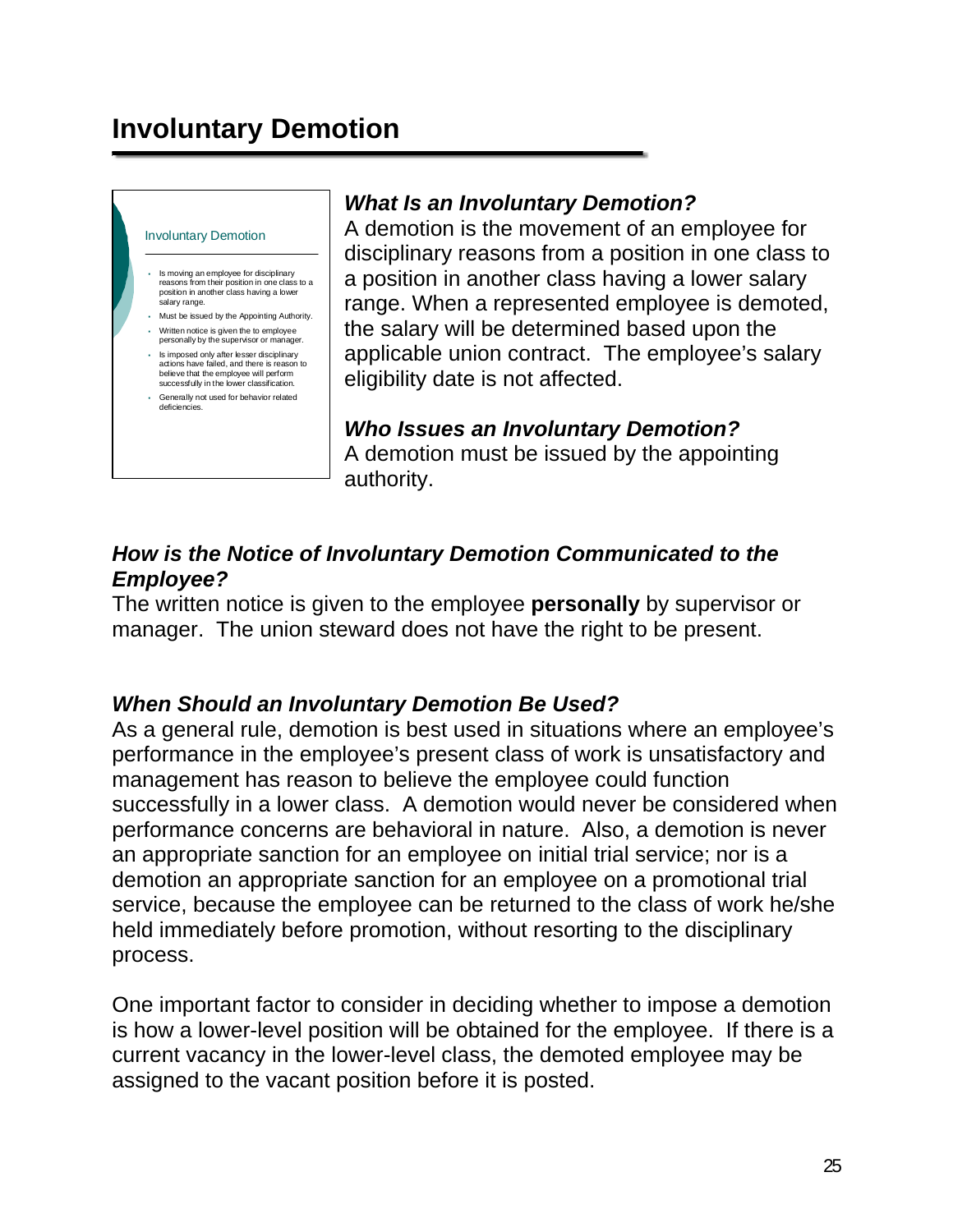In most cases, demotion should be used only after lesser disciplinary actions have failed with an employee who has a long service history with the University, including service in the class (or class with equivalent salary range) to which the employee will be demoted.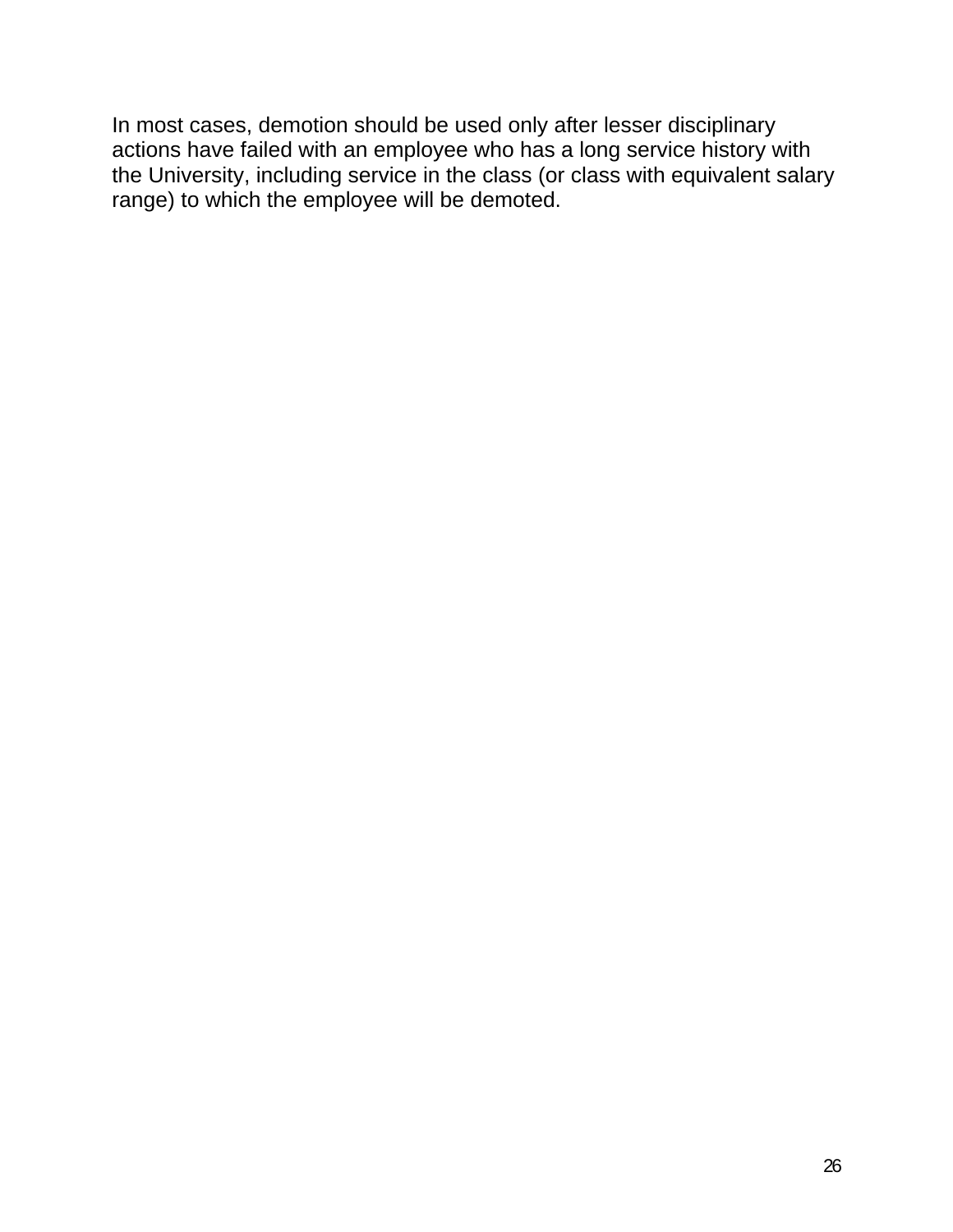## <span id="page-27-0"></span>**Pre-Dismissal Meeting**



# *When Should a Pre-Dismissal Meeting Take*

When dismissal is being considered, a pre-dismissal meeting must be scheduled. This process requires specific notices be sent/given to the employee. When circumstances warrant it, an employee may be placed on paid administrative leave (duty stationed at home) during the course of an investigation where dismissal is being considered. Should this occur a written notice is required and must be signed by HR Director.

#### *Who Issues a Pre-dismissal Meeting notice?*

The appointing authority issues the pre-dismissal meeting notice. For WOU, this is the HR Director.

### *How is the Pre-dismissal Meeting Communicated to the Employee?*

The scheduling of the pre-dismissal meeting is communicated in *writing* to the employee and is sent to the employee via certified mail.

The notice advises the employee that the appointing authority is **considering** dismissing the employee and states the reason(s) why. The notice identifies the supporting facts and advises the employee of the right to meet with the Human Resource Director and/or to prepare a written statement to refute the reason(s) for potential dismissal. The notice also advises the employee of their right to union representation at the predismissal meeting. The notice includes a scheduled time and date for the meeting with the Human Resource Director or Labor Relations Manager. The pre-dismissal notice does not include a summary statement or conclusion paragraph as the final information (mitigating circumstances) is not available until the conclusion of the pre-dismissal meeting.

#### *Who Attends a Pre-Dismissal Meeting?*

The employee, union representation, employee's supervisor and the Human Resource Director or Labor Relations Manager. With very limited exceptions, attorneys are not allowed to attend pre-dismissal meetings.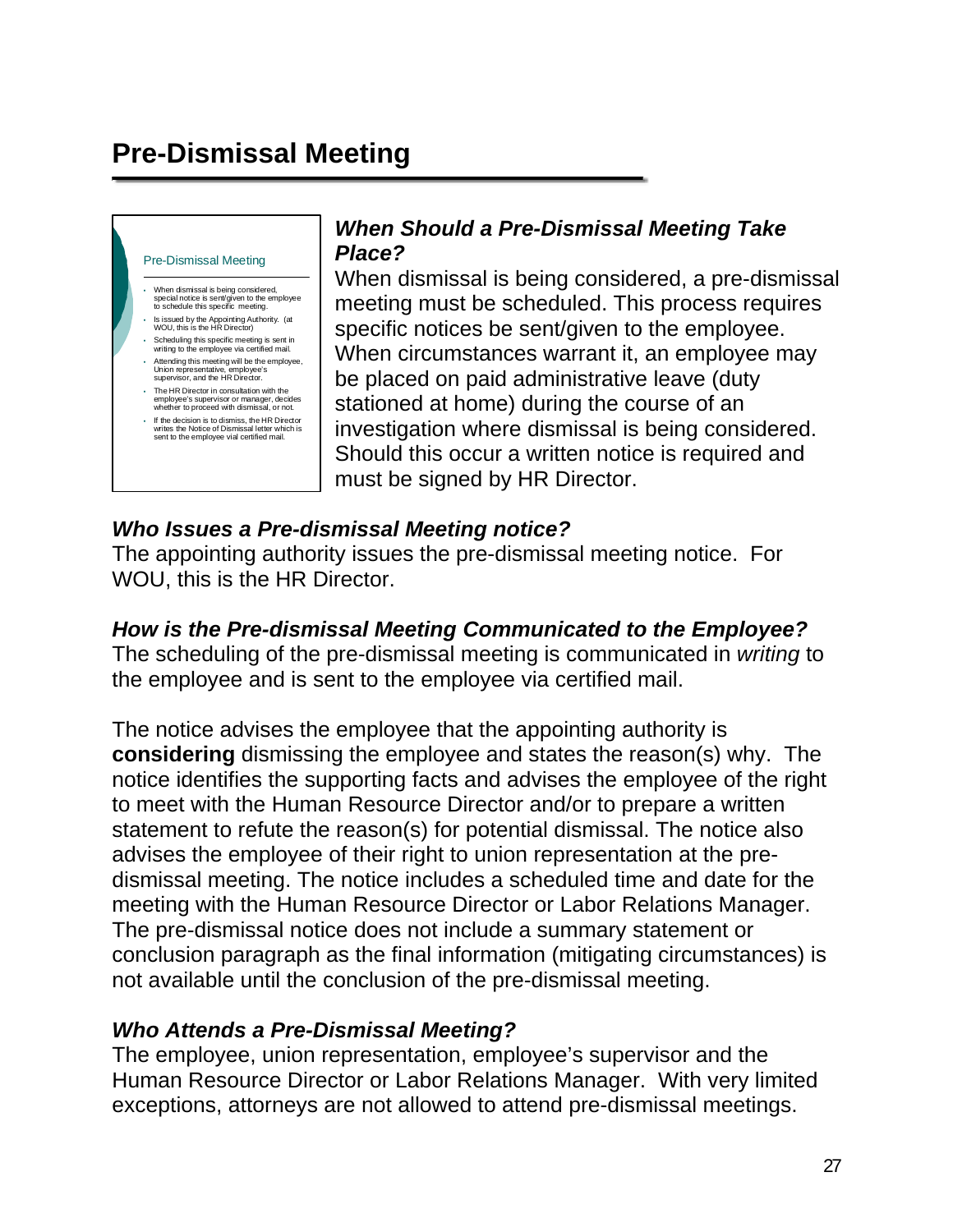#### *What Happens after the Pre-Dismissal Meeting?*

After meeting with the employee, the Human Resource Director and Labor Relations Manager review all the information available and decide in consultation with the supervisor or manager of the employee, whether to proceed with the dismissal.

If the Human Resource Director decides to proceed, he/she writes the employee a notice of dismissal. The notice is signed by the appointing authority (HR Director).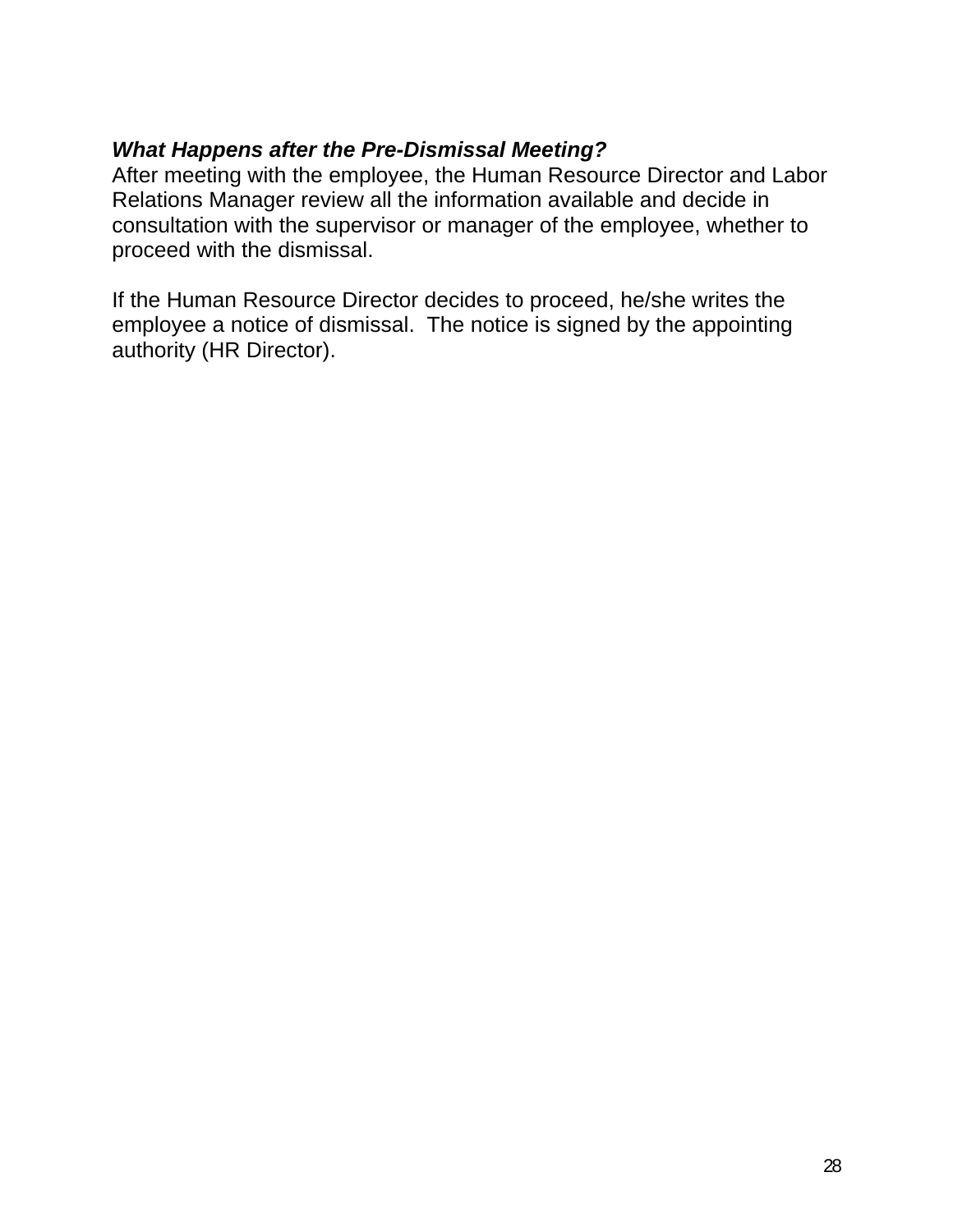## <span id="page-29-0"></span>**Dismissal Process**



- Dismissal is implemented when all efforts to correct an employee's conduct or performance through progressive discipline have failed.
- OR… When an employee engages in misconduct that is so egregious that their continued presence in the workforce would be an intolerable liability to the University.
- If the decision from the Pre-Dismissal meeting is to proceed to dismiss, the Appointing Authority (HR Director) writes the Notice of Dismissal letter and sends it to the employee vial certified mail.
- If the decision from the Pre-Dismissal meeting is not to dismiss, the HR Director in consultation with the employee's supervisor and manager determine the appropriate action to implement.

#### *When Should Dismissal Take Place?*

Dismissal takes place when all efforts to correct an employee's conduct or performance through progressive discipline have failed.

 $-OR-$ 

When the employee engages in an act or acts of misconduct that are so egregious that the employee's continued presence in the workforce would constitute an intolerable liability (for example, theft of University monies or property, overt harassment, falsification of documents, etc).

### *Who Issues a Dismissal notice?*

The Human Resources Director, who serves as the University's Appointing Authority, issues the dismissal notice.

#### *How is the Dismissal notice Communicated to the Employee?*

The written notice is sent by the Office of Human Resources via certified mail. The notice includes essentially the same information that was in the pre-dismissal notice with the addition of a summary and/or conclusion paragraph.

#### *What if the Decision is Made Not to Dismiss?*

The Human Resources Director in consultation with the employee's supervisor and manager may issue a lesser form of discipline, or offer a last chance agreement in lieu of dismissal, or a written notice that no disciplinary action will be taken.

This notification will be given to the employee personally.